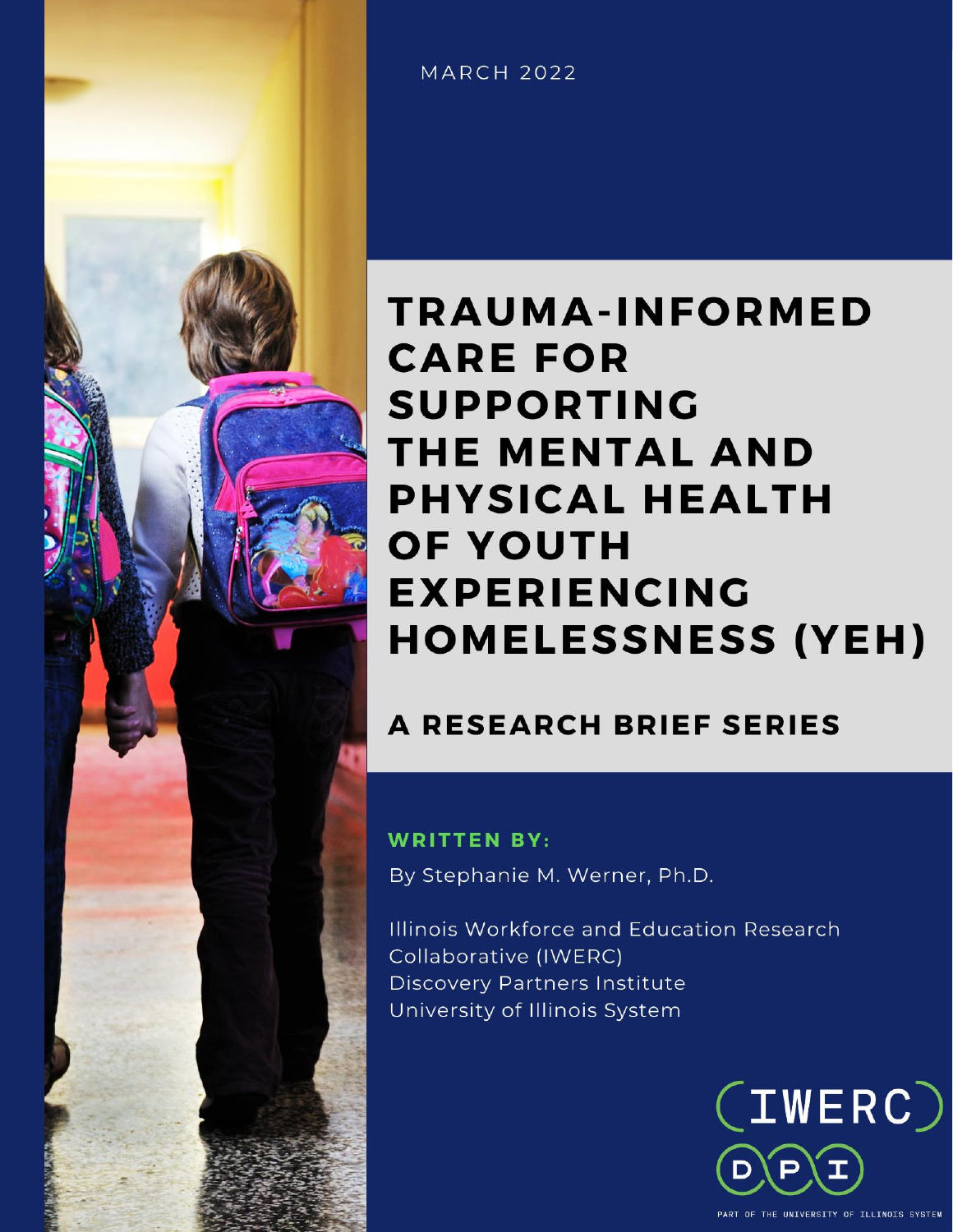# **Suggested Citation:**

Werner, S. M. (2022). Trauma-Informed Care for Supporting the Mental and Physical Health of Youth Experiencing Homelessness (YEH). Chicago, IL: Illinois Workforce and Education Research Collaborative (IWERC), Discovery Partners Institute, University of Illinois. Retrieved from [https://dpi.uillinois.edu/applied](https://dpi.uillinois.edu/applied-research/iwerc/current-projects/trauma-informed/)[research/iwerc/current-projects/trauma-informed/.](https://dpi.uillinois.edu/applied-research/iwerc/current-projects/trauma-informed/)

# **External Review:**

This report was reviewed by scholars and practitioners to ensure that its contents were both rigorous and applicable to educators and policymakers with varying levels of background knowledge. The reviewers of this report included:

- Jo Anderson (Consortium for Educational Change)
- Carie Bires, MSW (Start Early)
- Lynn Burdick (University of Illinois Urbana-Champaign)
- Mia Chudzik (University of Illinois Urbana-Champaign)
- Catherine Corr, Ph.D. (University of Illinois Urbana-Champaign)
- John Easton, Ph.D. (UChicago Consortium on School Research)
- Kerry Heckman, MSW, LCSW (Therapist in private practice)
- Niranjan Karnik, M.D., Ph.D. (Rush University Medical Center)
- Alexandra Richmond (University of Illinois Urbana-Champaign)
- Grace Sawyer (University of Illinois Urbana-Champaign)
- Gabriela Zamora (Illinois Collaboration on Youth)

We deeply thank these reviewers for their time and expertise.

Last revised: 3/4/2022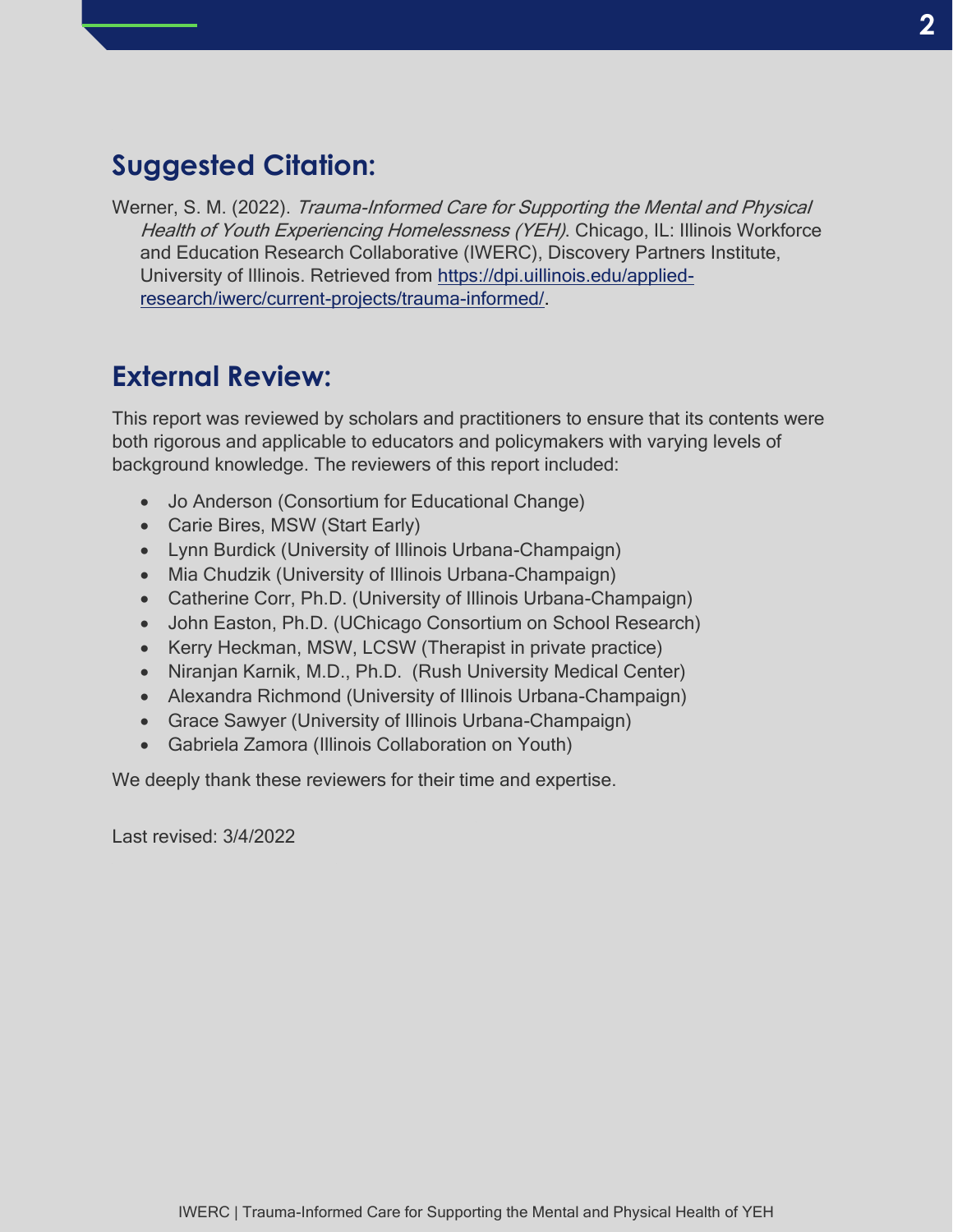# **EXECUTIVE SUMMARY**

The goal of this brief is to provide a summary of research from various scientific and educational fields on traumainformed care (TIC) for educators and administrators supporting the mental and physical health of youth experiencing homelessness (YEH), with specific recommendations related to the COVID-19 pandemic.

#### **Background**

The COVID-19 pandemic gave rise to calls for TIC in schools to support students for whom the pandemic caused trauma or exacerbated prior trauma. Among those with preexisting trauma are YEH, an often-overlooked group of students who could potentially benefit from TIC. Over one million youth (under the age of 18) experience some form of homelessness during the school year in the United States. Within the state of Illinois, about 36,533 students are estimated to have experienced homelessness during the 2021-2022 school year. When these data are disaggregated by county, the highest numbers of YEH are in Cook County (Chicago metro area), but the highest rates of YEH are in several southern counties.

YEH cite several reasons for experiencing homelessness, including family breakdown, economic problems, and residential instability, although systemic inequities in housing and employment can be pointed to as root causes. YEH also have many intersecting identities with other historically marginalized groups such as LGBTQ+, those experiencing low income, survivors of abuse, and those with experiences in the foster care system and juvenile justice system. Because of these intersecting identities and common reasons for becoming homeless, YEH are more likely to have experienced some form of trauma that can affect their physical and mental health. Moreover, the COVID-19 pandemic has greatly exacerbated physical and mental health issues, which in turn can exacerbate existing trauma. This further highlights the possibility for schools to adapt TIC to help those students who need it most.

YEH are at a higher risk of experiencing adverse physical health issues (e.g., higher risk for infections and diabetes) and mental health issues (e.g., psychiatric mood disorders, substance abuse and dependence, anxiety and depression, suicidal ideations and behaviors, and suicide attempts) compared to their peers who have stable housing. YEH also face high barriers to accessing necessary health resources, be they in school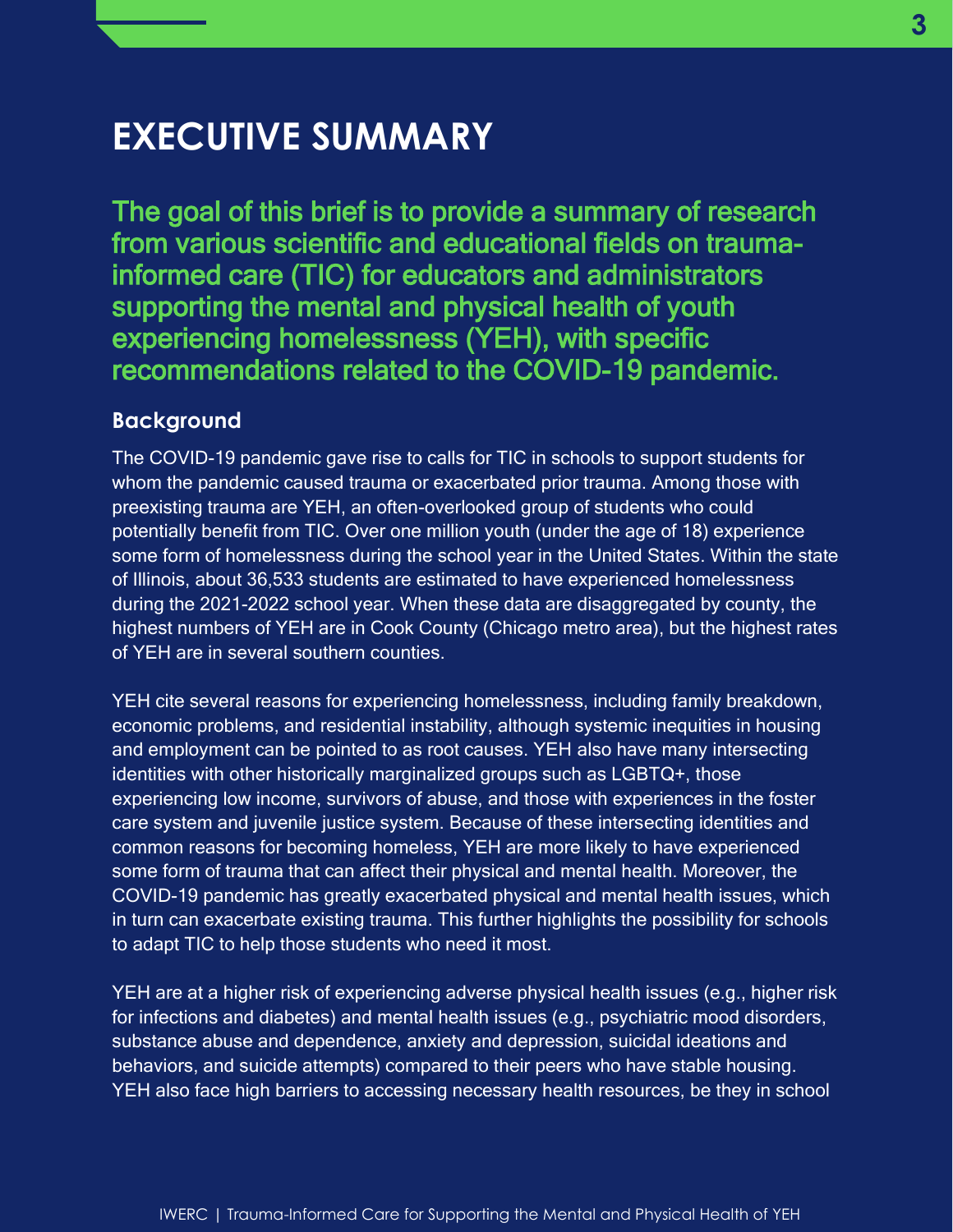or other facilities. Because of the closures that occurred (or are still occurring) due to the pandemic, these barriers multiplied; YEH were left for prolonged periods of time without many needed resources (e.g., safe places, secured housing and food, counseling, vaccines, etc.).

#### **Key Takeaways**

We provide recommendations for both educators and administrators on TIC that are tailored towards YEH against the backdrop of the COVID-19 pandemic. For educators, there are seven recommendations and examples of what these may look like in the classroom (see the table below). For administrators and individuals who are concerned with TIC for a larger system, there are four recommendations: (1) connect students to professionals and resources that can help; (2) work with YEH and other critical stakeholders to develop effective, empowering, and comprehensive services; (3) support YEH with other aspects of their identities; and (4) collaborate with community partners to address systemic causes of homelessness.

| <b>Trauma-Informed Care</b>                                                                                                                                                          | <b>Strategies for Practice</b>                                                                                                                                                                                                                                                                                                                                                                                                                                    |
|--------------------------------------------------------------------------------------------------------------------------------------------------------------------------------------|-------------------------------------------------------------------------------------------------------------------------------------------------------------------------------------------------------------------------------------------------------------------------------------------------------------------------------------------------------------------------------------------------------------------------------------------------------------------|
| Avoid any practices that may contribute to<br>retraumatizing YEH.                                                                                                                    | Instead of asking students to share what they did during a summer<br>or winter school break (which may have looked very different for<br>YEH during COVID-19), ask students to imagine their ideal day<br>and what would happen.                                                                                                                                                                                                                                  |
| Ensure all students feel safe and secure in the<br>school building and around all faculty and staff.                                                                                 | Introduce everyone who comes into the room and listen to your<br>students if they say they feel unsafe or uncomfortable around<br>visitors. Offer masks and hand sanitizer to visitors (or other items<br>that may make students feel safer with visitors).                                                                                                                                                                                                       |
| Ensure mental and physical health information and<br>services are available and easily accessible to<br>YEH.                                                                         | Create a board in your classroom, hallways, offices, or bathrooms<br>that contains all the information needed to seek out physical and<br>mental health services. Mention and normalize the boards to<br>remove any stigma about reading or taking information from the<br>board. Openly discuss the impacts of COVID-19 (or other<br>emergencies) on different communities, strategies for recovery,<br>and how to contact school counselors and social workers. |
| Create a culture of support in your learning<br>environment.                                                                                                                         | Set (and reset) expectations every quarter and have students sign<br>a "contract" to uphold themselves and others, respectfully, to a<br>culture of support and empathy in the classroom.                                                                                                                                                                                                                                                                         |
| Allow space for social emotional learning in your<br>classroom to promote self-awareness and self-<br>regulation as a means for calming stress and<br>anxiety.                       | Name emotions frequently, model this for students, and share<br>realistic tools (such as using a mood meter, participating in brain<br>breaks, or using sensory toys) for managing and expressing<br>emotions.                                                                                                                                                                                                                                                    |
| Create a routine in the classroom to allow for a<br>predictable environment. Within the routine, give<br>students some freedom and flexibility to make<br>decisions about their day. | Every day at 10am is reading time for the class, but each student<br>can pick any book they choose to read and pick a cozy spot in the<br>room for their reading time.                                                                                                                                                                                                                                                                                            |
| Educate yourself and those around you of what<br>trauma is, what groups are most susceptible to<br>trauma, and how to empower students in your<br>classroom.                         | Institute a journal/book club with teaching partners and faculty or<br>enroll in an online course (like<br>https://militaryfamilieslearningnetwork.org/trauma/) about<br>childhood trauma and TIC in the classroom.                                                                                                                                                                                                                                               |

Table 1. Pandemic-specific and general TIC for YEH, and what it may look like in a classroom and school.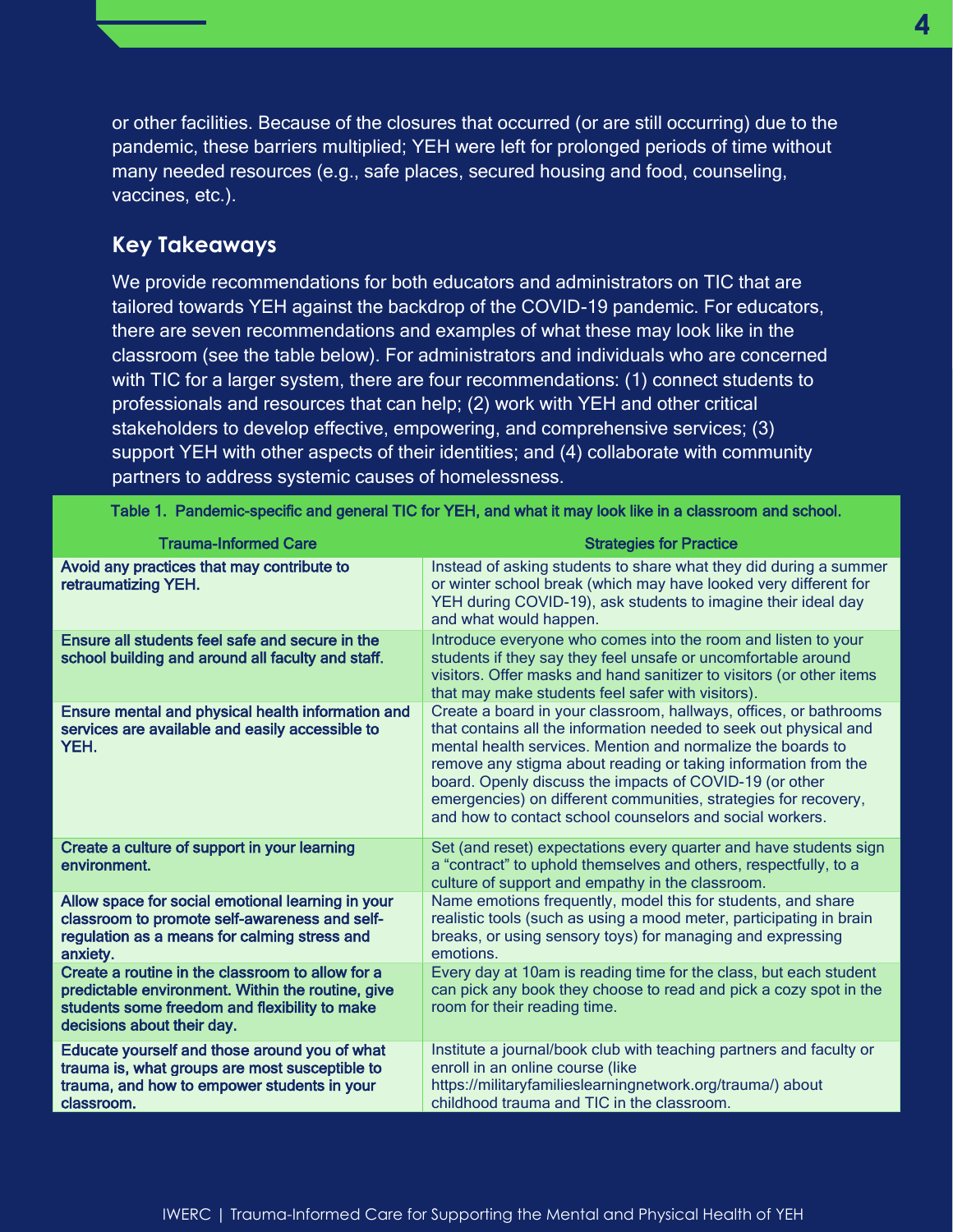# **FULL REPORT**

#### **Introduction**

The COVID-19 pandemic has shed light on the trauma imposed on youth by their circumstances (e.g., housing instability, food insecurity, toxic familial relationships). It has also disproportionately affected marginalized communities and those with preexisting trauma. To learn more about trauma in children, see IWERC's introductory brief Trauma-Informed Care in Illinois Education Settings: An Introduction to a Research Brief Series.<sup>1</sup> This brief focuses on youth experiencing homelessness (YEH) and specifically how their physical and mental health have been adversely impacted by the global pandemic. As the pandemic recovery continues, YEH will benefit from traumainformed care (TIC) to support their health and academic success.

This brief discusses several causes of homelessness cited by youth (such as abuse, neglect, etc.) that may lead to potentially traumatic events and how that trauma impacts their physical and mental health. However, it is important to acknowledge the larger systemic inequities and injustices that lead to homelessness in the United States. The root causes of homelessness in the U.S. are lack of affordable housing and low and instable income.2,3 Moreover, racial disparities are seen in both these causes, with people of color more likely to experience inequitable housing practices (e.g., historic redlining of cities) and more likely to experience poverty.4,5 While this brief also discusses the demographics of people who experience homelessness and their intersectional identities, it is important to note that these identity factors are not the cause of (or to blame for) one's homelessness. The goal of discussing these factors is simply to acknowledge the inequitable disparities that exist among the population of people who experience homelessness and the fact that historically minoritized groups (such as Black, LGBTQ+, etc.) are more likely to experience homelessness because of these systemic injustices.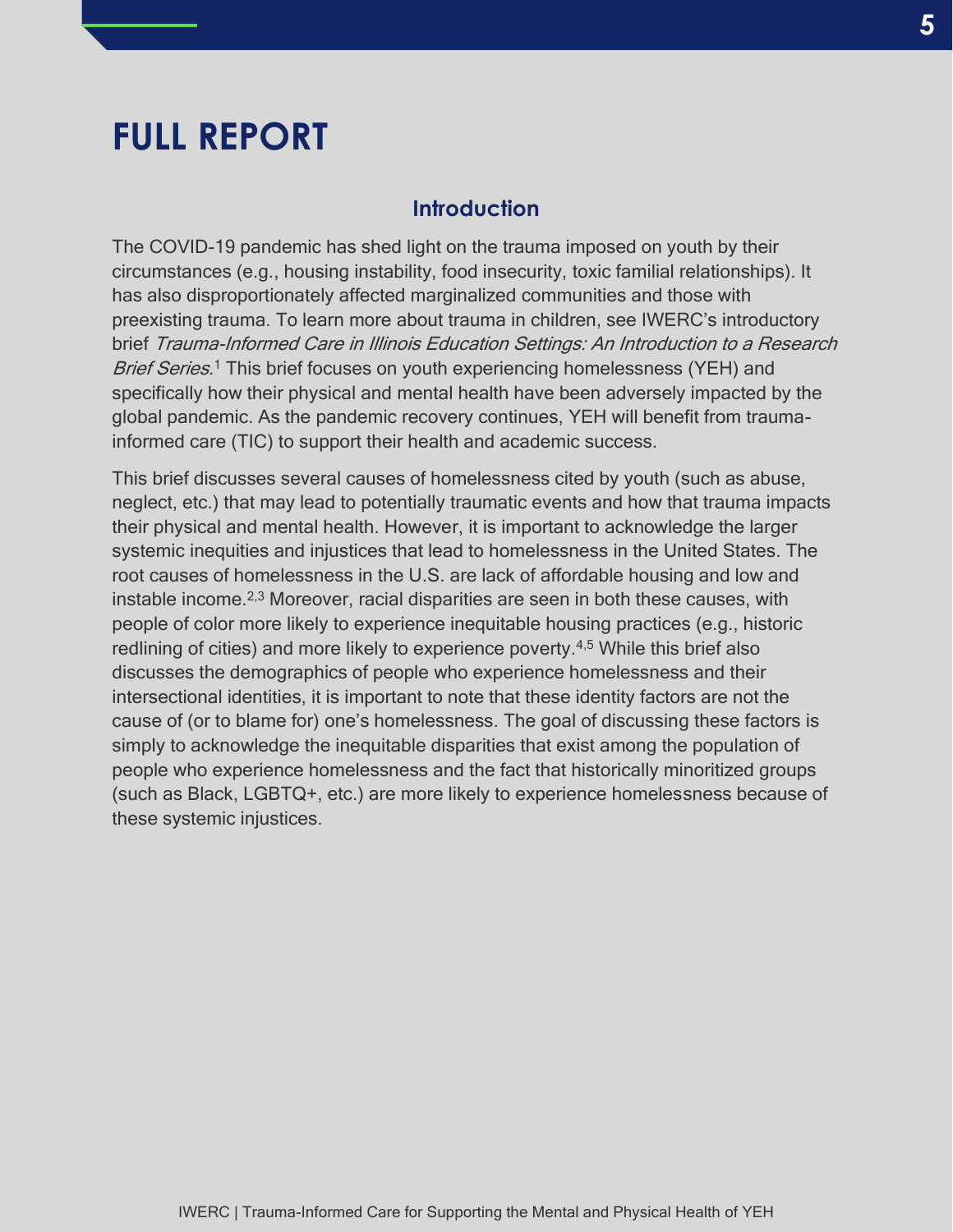#### **What is homelessness?**

#### Definition:

Those experiencing homelessness "lack a fixed, regular, and adequate nighttime residence." <sup>6</sup> Individuals who are considered to be experiencing homelessness can be either sheltered or unsheltered. Those who are sheltered may have nighttime residences in shelters, hotels or motels, or are "doubled up," meaning they sleep in a friend's or family member's home. Unsheltered individuals sleep outside (including in tents or encampments) or in places that are not meant for humans to sleep.<sup>7</sup> While unsheltered individuals make up about 39% of all those experiencing homelessness, unsheltered conditions are not as common among young people (4.7%).<sup>6</sup>

This brief focuses on youth experiencing homelessness (YEH). We define *youth* as people under the age of 18. This definition differs from other definitions commonly used by federal agencies, such as the U.S. Department of Housing and Urban Development (HUD), which define youth as people aged 18-24. We are not using this definition herein as we focus on K-12 youth in schools that are typically under the age of 18.

Before moving on, it is important to note that national and state numbers of those experiencing homelessness are **estimates**, and many of the estimates vary widely from source to source. Counting people who experience homelessness is inefficient, with most counts occurring on a single day each year. For instance, point-in-time (PIT) counts are carried out by Continuums of Care (regional or local bodies) and these groups are required to count on a single night in January the population of "people experiencing homelessness who are sheltered in emergency shelter, transitional housing, and Safe Havens." People who are experiencing homelessness who are unsheltered are counted every other year (on odd numbered years). $8$  So, if you are not in a shelter on the night of the PIT counts, you are not counted. And unsheltered people are not counted as often as sheltered people. For youth in schools, the Illinois State Board of Education (ISBE) collects data that includes a "homeless" metric on the last day of September each school year.<sup>a</sup> However, to be included in this count is contingent on students or parents disclosing their housing status. Moreover, if students experience homelessness later in the school year, they would not be included in the count for that school year. Because of these reasons, the numbers reported here as well as in other reports are often *underestimates*. Thus, homelessness is a much bigger problem proportionately than what is reviewed herein.

<sup>&</sup>lt;sup>a</sup> Homelessness status data collection time confirmed via email communications with a Principal Consultant at ISBE.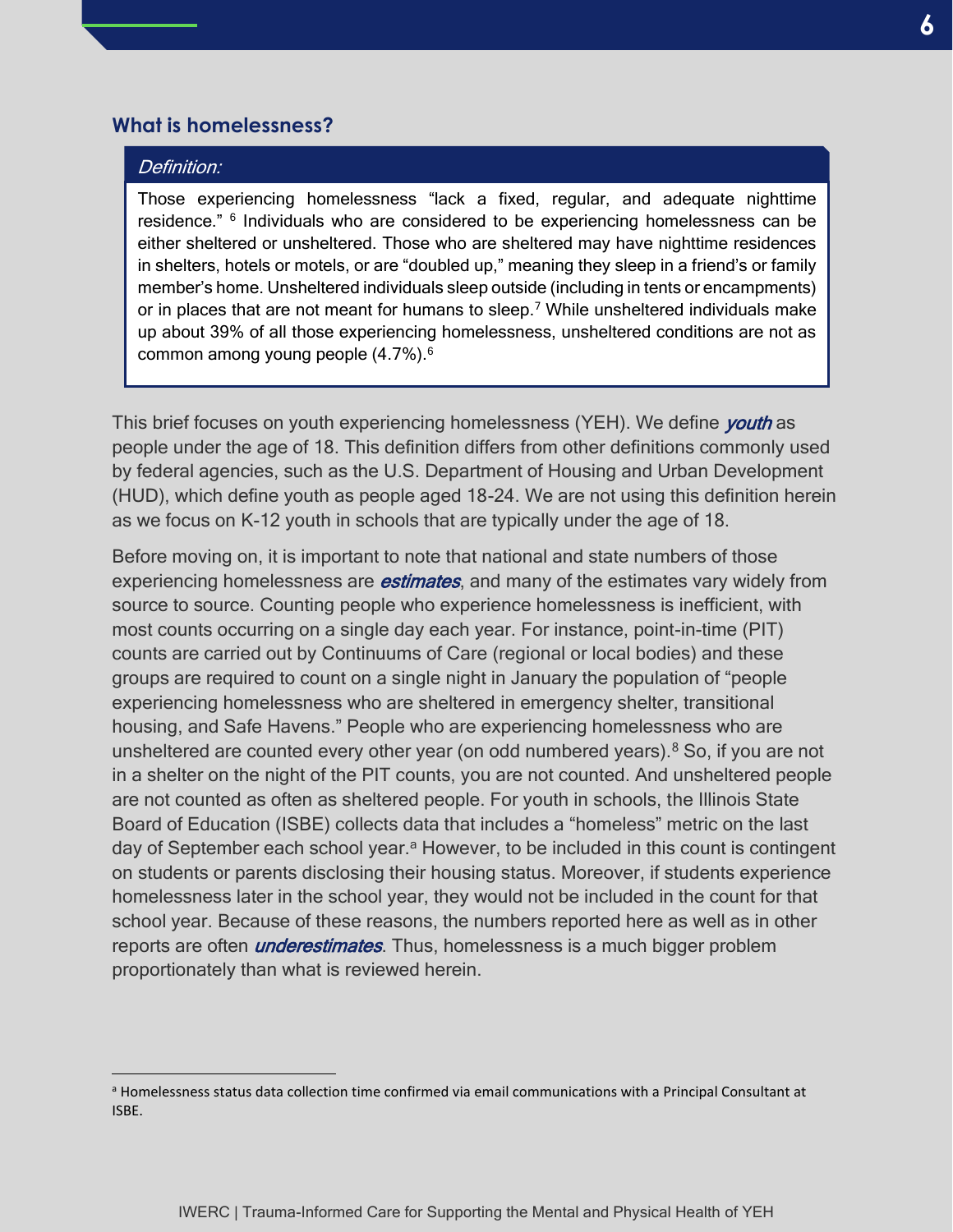#### **Who are the people experiencing homelessness?**

General population of those experiencing homelessness. In the United States, it is estimated that more than half a million people experienced homelessness on a single night in January 2020.<sup>6</sup> Within this PIT count, demographic data were collected on the more than 580,000 people experiencing homelessness<sup>6</sup>:

- ▶ More than 50% of all people who experienced homelessness in the U.S. were in a major city.
- ▶ Sixty-one percent of those experiencing homelessness were counted in a sheltered location, with the remaining 39% unsheltered.
- ▶ People who experienced homelessness were more likely to be over the age of 24 and identify as a man.
- ▶ Those who identify as Black, Hispanic/Latinx, Native American, Pacific Islander, and Multiple races were disproportionately overrepresented in the homeless population by 1.2 to 7.5 times more than their relative make-up of the United States (see Figure 1).<sup>6,9</sup>



 Figure 1. United States population compared to the population of those experiencing homelessness by race and í ethnicity.

Youth experiencing homelessness. Nationally in 2020, about 18% of those experiencing homelessness were under the age of 18 (about 100,000 youth).<sup>6</sup> However, estimates are much higher when considering the number of students who experienced homelessness at least once during the school year (over one million).<sup>10,11</sup> In addition, YEH have intersecting identities with other historically marginalized groups<sup>11-13</sup>:

- ▶ One-third of YEH have been within the foster care system.
- ▶ Between 20-40% of YEH identify as LGBTQ+.
- ▶ YEH are more likely to be from low-income backgrounds.
- ▶ Half of all YEH have been in juvenile justice system.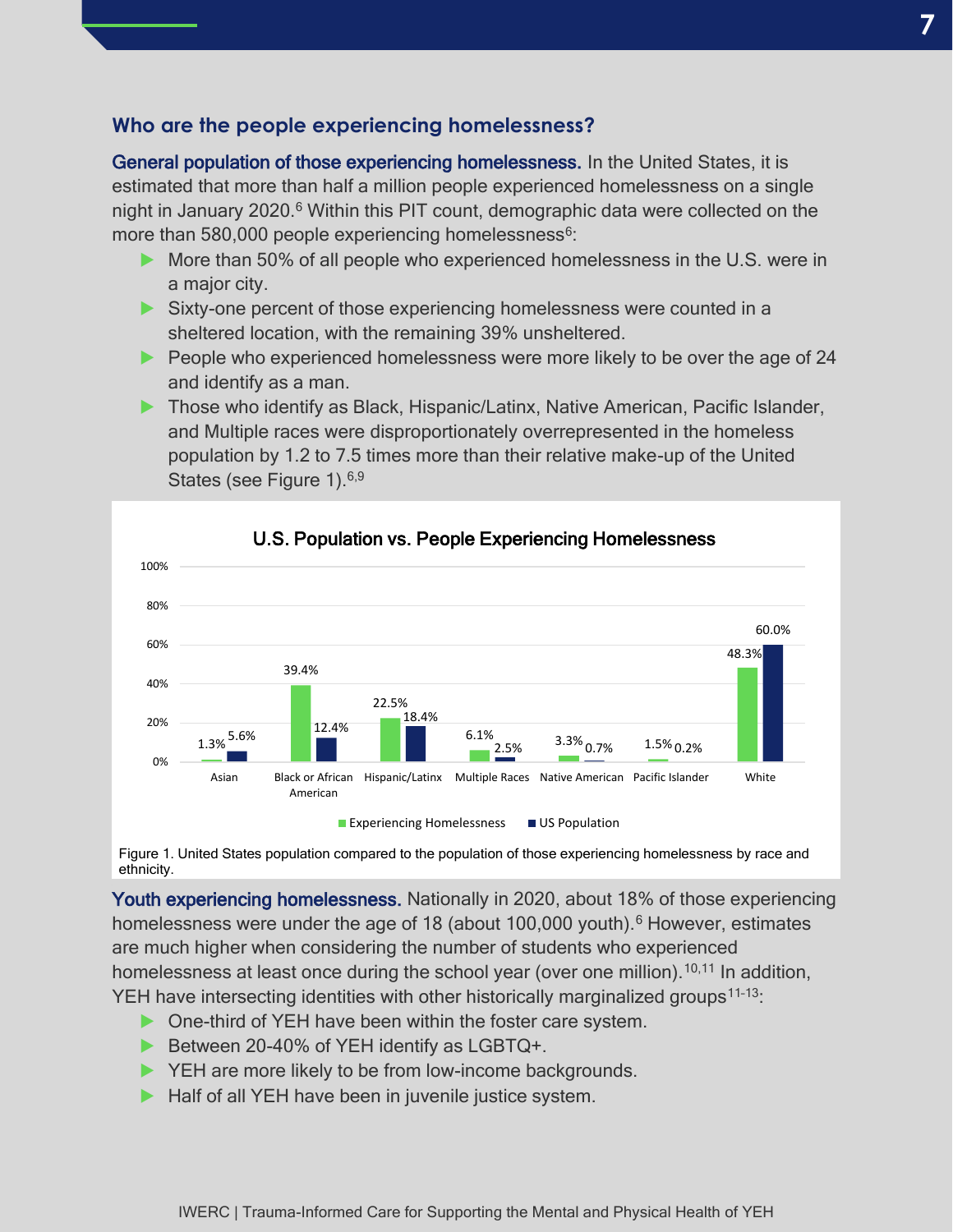- ▶ Many YEH have experienced or witnessed physical or emotional abuse from caregivers.
- ▶ Unaccompanied youth (YEH who are without a caregiver) are more likely to be girls, Black/African American, Native American, and/or LGBTQ+.

According to ISBE, an estimated total of over 36,533 youth were experiencing homelessness as of the last day of September during the 2021-2022 school year (22SY)<sup>14</sup>, which is just under 2% of all PreK-12 students in Illinois. However, when the data is disaggregated by county and by rate, the story changes. As seen in Figure 2, while the *highest number* of YEH are in Cook County (Map A; estimated at  $\sim$ 18,500), the highest proportions of YEH among PreK-12 students are in southern Illinois counties, with several counties reaching more than 10% (Map C).<sup>b</sup> Further, when considering the rural/urban classification from the Illinois Department of Public Health (IDPH)<sup>15</sup>, there are higher populations of YEH in urban counties (Map B, darker purple), but there are higher rates of YEH in rural counties (Map C, darker teal), signaling a much larger problem of homelessness in those counties.



Figure 2. Three maps of Illinois showing the estimated total population with the inclusion (Map A) and omission (Map B) of Cook County and estimated average percent (Map C) by county of youth experiencing homelessness (YEH) created by IWERC. Counties have been classified as rural (teal) or urban (purple) based on the IDPH classification. Color gradients differ based on population and relative percent, with lower population counts and lower percentages being lighter and higher population counts and higher percentages being darker hues. An interactive version of these maps can be found at *[IWERC's website](https://dpi.uillinois.edu/applied-research/iwerc/current-projects/trauma-informed/trauma-informed-yeh/)*.

<sup>b</sup> Note on data: Data were collected by the Illinois State Board of Education (ISBE) Fall Enrollment Counts on the last day of September during the 2021-2022 school year. Percent YEH was based off PreK-12 Fall Enrollment Counts. Due to privacy reasons, ISBE does not specify schools with fewer than 10 students within a demographic. Thus, we imputed 3.5 as the count of YEH within each school that reported a count of <10, as this was the closest count to the total YEH reported by ISBE of 36,533. We then aggregated all school counts (including imputed) to the county level.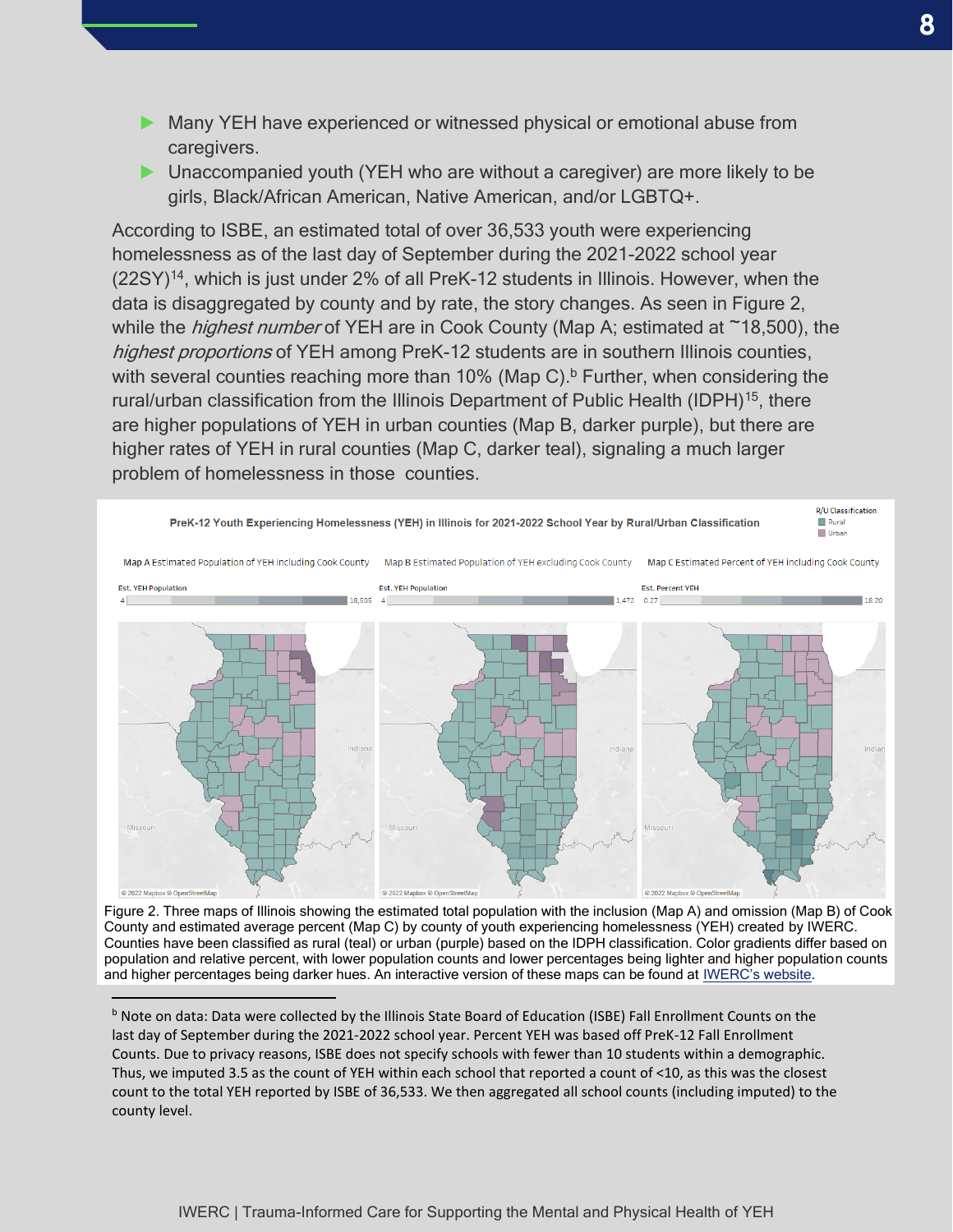When looking at the counts across several school years both before and during the COVID-19 pandemic, we (IWERC) observe a dip of reported YEH in the 2020-2021 school year (Figure 3). While the decline in reported YEH is quite small (0.2%), it is equivalent to more than 5,600 students. We speculate that the YEH population was undercounted in 2020-2021 due to changes in schooling caused by the pandemic (e.g., increased remote learning, for example). This reasoning is perhaps made more evident by the return to 2% YEH within the PreK-12 population the following school year. So, while undercounting those who experience homelessness is unfortunately common (as noted above), the COVID-19 pandemic may have worsened undercounting of YEH in schools.



Figure 3. State total percent of YEH in PreK-12 schools during the 2019-2022 school years. An interactive version of this graph can be found at [IWERC's website](https://dpi.uillinois.edu/applied-research/iwerc/current-projects/trauma-informed/trauma-informed-yeh/).

#### **How do youth become homeless?**

While there is no single cause for homelessness (and systemic reasons have been discussed above), most YEH have named reasons that fall into one or more of these categories: family breakdown, economic problems, and residential instability.<sup>16</sup> Family breakdown, the most commonly cited reason for YEH, can include (but is not limited to) rejection of sexual orientation or gender identity<sup>12</sup>, parental substance abuse<sup>16</sup>, sexual, physical, and/or psychological abuse from family members<sup>17</sup>, and other potentially traumatic events. Economic problems that lead to homelessness can take the shape of unemployment, changing housing assistance policies, and local economic instability.<sup>18,19</sup> Residential instability (frequent mobility over short intervals of staying) is a common precursor to homelessness and is more common for individuals and families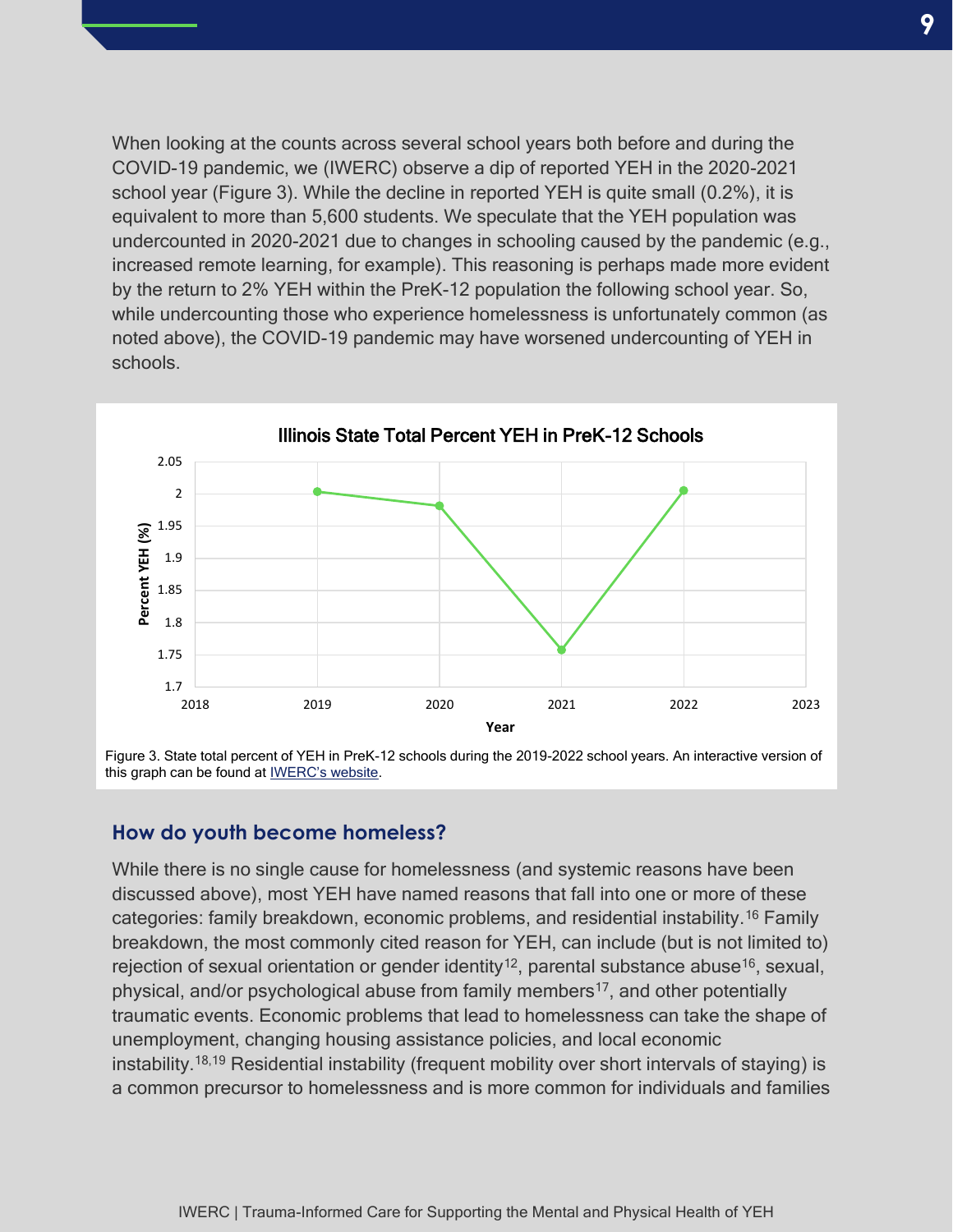with low incomes.<sup>20</sup> Residential instability for youth (and possibly their families) has several systemic sources, such as the current housing market and neighborhood characteristics (crime rate, low SES, etc.). It is also the result of more personal reasons such as job loss and fleeing domestic violence.<sup>20,21</sup>

### **Why are the physical and mental health of YEH important to think about in academic settings?**

Previous research has shown that trauma and the physical and mental health of students impacts academic success.<sup>22-24</sup> Specifically, better physical health, such as adequate nutrition, has been linked to better attention spans, higher attendance, and higher achievement in school.<sup>25,26</sup> In terms of mental health, stress and other mental health issues, such as depression, have been linked to lower academic performance.<sup>24,27</sup>

A student's physical and mental health may be affected by experiencing homelessness. YEH suffer higher rates of physical and mental health issues relative to other populations, such as those with stable housing or higher income (more on this in the next section).<sup>16</sup> Moreover, these health issues may be a result of trauma or themselves turn into trauma.<sup>1</sup>

To take it one step further, COVID-19 has impacted physical and mental health for all Illinoisans, including those who had underlying physical and mental health conditions. Because many YEH have existing trauma, the pandemic exacerbated and even compounded physical and mental trauma. Moreover, experiencing multiple traumas may affect cognitive development for youth.<sup>28</sup> Thus, the pandemic has highlighted the need for Illinois educators and administrators to consider using TIC in their classrooms and schools during the pandemic, especially for YEH.

# **COVID-19 and Potentially Traumatic Events**

While there are many aspects of trauma we could focus on, this brief on YEH will center on supporting the physical and mental health needs of these students during the pandemic recovery period. YEH, as a population, are more susceptible to negative physical and mental health issues because of the aspects associated with becoming homeless as reviewed above. With the introduction and prevalence of COVID-19 into communities, YEH have a higher chance of experiencing exacerbated physical and mental health issues (see summary in Figure 4).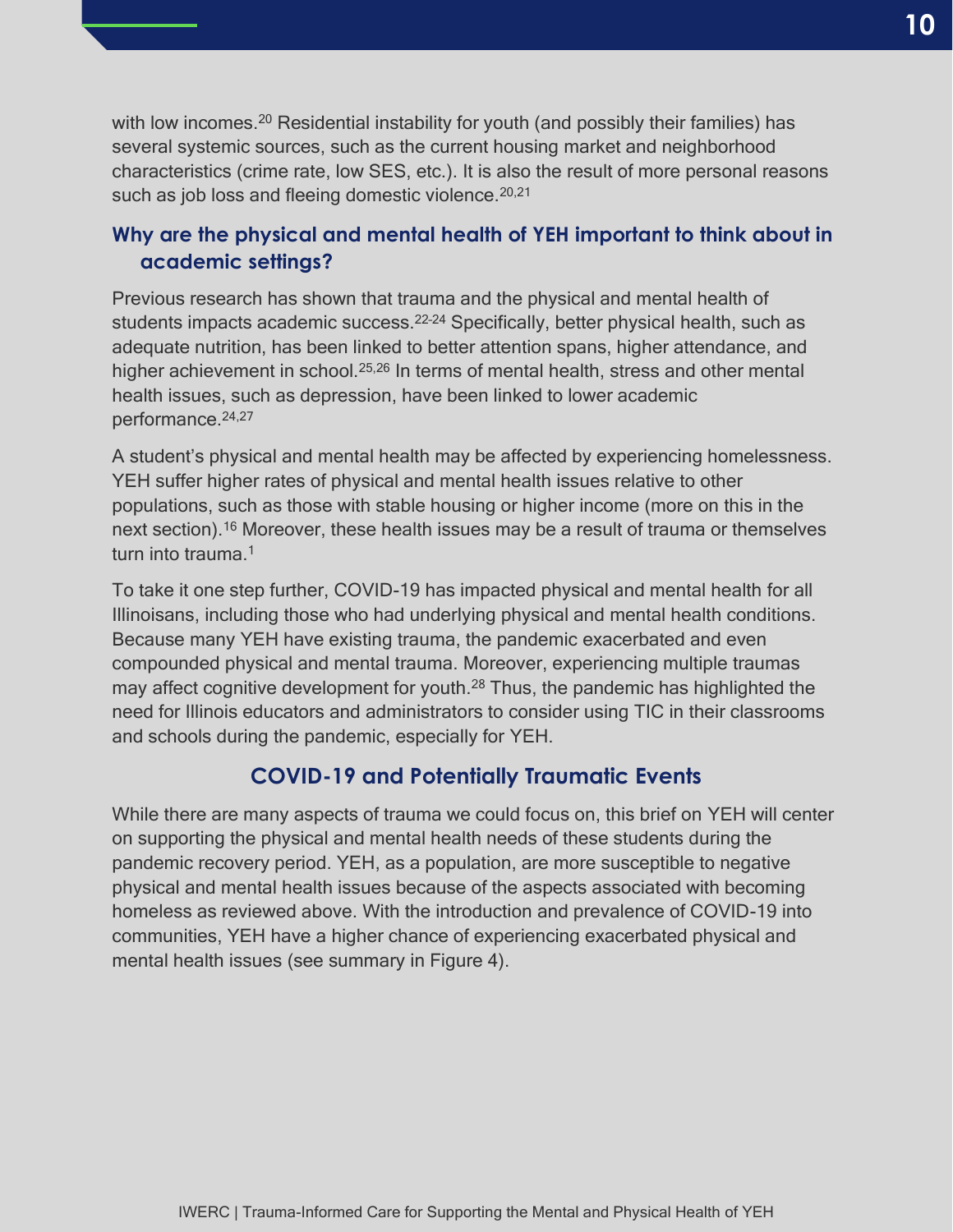![](_page_10_Figure_1.jpeg)

Figure 4. Summary of physical and mental health issues to which YEH are prone and how COVID-19 exacerbated these traumas.

## **Physical Health**

Because of their living situation and how they became homeless, YEH are at high risk of poor overall health (e.g. higher risk for infections, diabetes, and dental problems), substance abuse and dependency issues, pregnancy, history of physical and sexual abuse, and contracting sexually transmitted diseases.16,29,30 Moreover, YEH are at risk of negative health sequelae, meaning they may develop chronic conditions resulting from prior disease, injury, or trauma.<sup>31</sup> Moreover, YEH have limited access to essential healthcare services.<sup>32</sup>–<sup>36</sup> One study examined the barriers to healthcare from the perspective of providers. Researchers found that in order for healthcare to be accessible to YEH, five aspects need to be met: (1) approachability (e.g., awareness of services), (2) acceptability (e.g., inclusive to all genders and sexual orientations and provide TIC), (3) accommodation (e.g., offering navigation assistance through the complex healthcare system), (4) affordability (e.g., free or low-cost care), and (5) adequacy (e.g., continuity of care).<sup>35</sup> Without these criteria, YEH are not able to access the care they need on a day-to-day basis, let alone during a global pandemic when much of the healthcare system came to a halt, moved to telehealth, or had limited appointment slots.

Overall, those experiencing homelessness were and still are disproportionately affected by COVID-19. First, as noted above, people of color are disproportionately overrepresented in the homeless population. It has also been found that COVID-19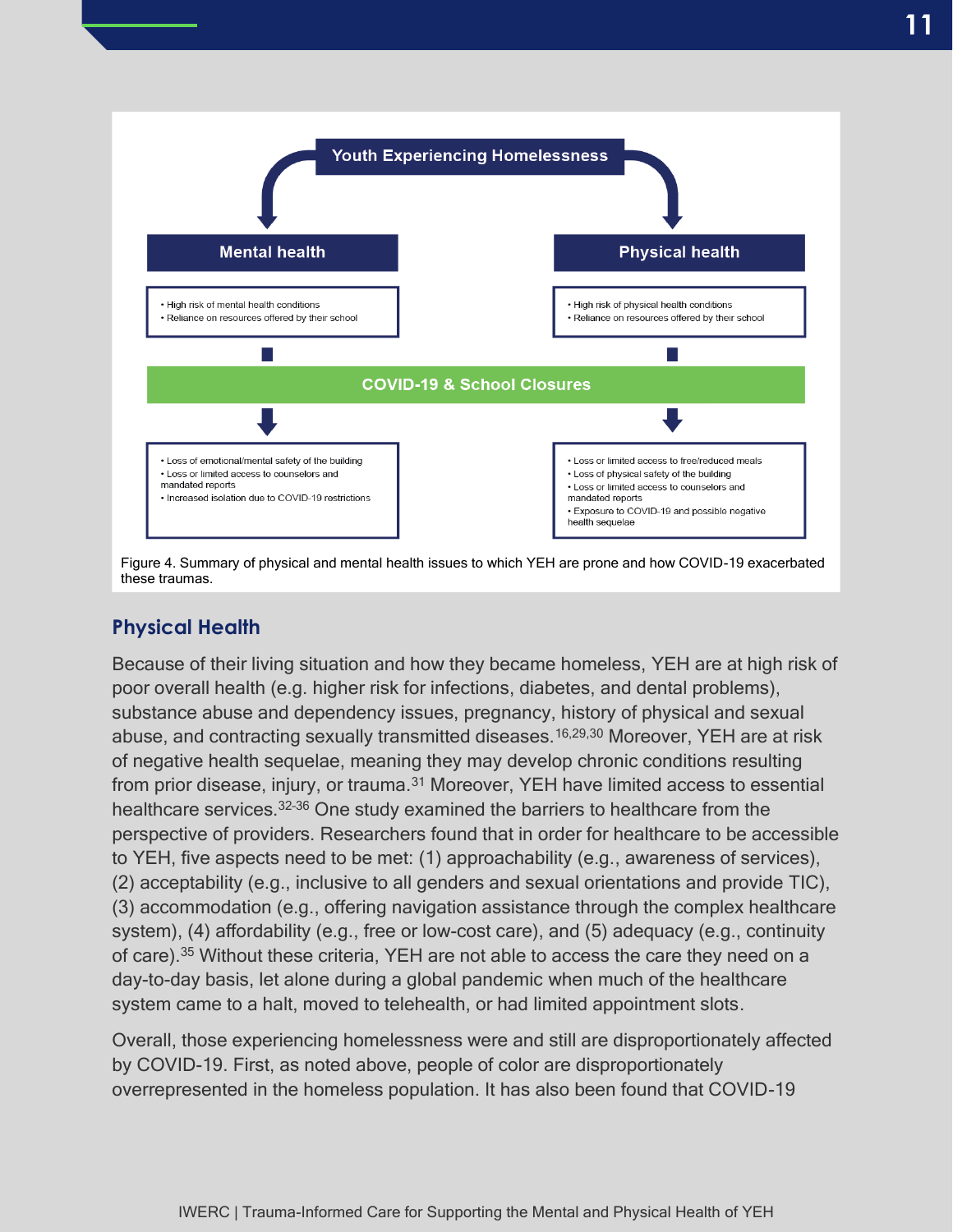impacts people of color the most, only further marginalizing this population. Second, in the early stages of the pandemic, the Centers for Disease Control and Prevention (CDC) warned that those experiencing homelessness were at higher risk of contracting COVID-19 due to large gatherings in close quarters, as many homeless services are provided in such a way (e.g., homes, offices, shelters).<sup>37</sup> Additionally, the CDC noted the possibility that those experiencing homelessness were at higher risk of *severe* effects of COVID-19, due to a high proportion of the population having underlying illnesses, as outlined above.<sup>37</sup>

Moreover, the CDC released a report stating that as of August 2021, those experiencing homelessness were underrepresented in the fully vaccinated population (two doses) with vaccination rates from six urban jurisdictions (including Chicago) between 18.6% to 44.5% compared to the general population rates between 43.6% to 59.8%.<sup>38</sup> However,

*"YEH not only have disproportionate effects from COVID-19 because they are experiencing homelessness, but they also were and still are impacted by school closures that resulted from the pandemic."*

vaccinations for youth under the age of 17 have been slower to release: youth aged 12-15 were not eligible for the COVID-19 vaccine until May 2021; 5- to 12-year-olds were eligible starting in November 2021; and as of this publication children 4 years and younger are still not eligible. Slow vaccine rollout for those experiencing homeless and for children are putting YEH at higher risk of contracting COVID-19.

YEH not only have disproportionate effects from COVID-19 because they are experiencing homelessness, but they also were and still are impacted by school closures that resulted from the pandemic. Where school was once a guaranteed space, it was replaced by remote learning. This resulted in loss of access to school resources

aimed at maintaining good physical health (e.g., guaranteed access to meals, safety of buildings, counselors).<sup>39</sup> The loss of these resources for a year or more could have lasting consequences (e.g., added trauma from hunger and loss of safety or prolonged period without a health check) that must be considered even now.

#### **Mental Health**

Due to the circumstances and trauma that led youth to become homeless, mental health issues are prevalent in the YEH community. Moreover, experiencing homelessness has long-term consequences on mental health if YEH are not given the resources or help they need. When compared to their peers who have stable housing, YEH are more likely to experience adverse mental health disorders and outcomes such as: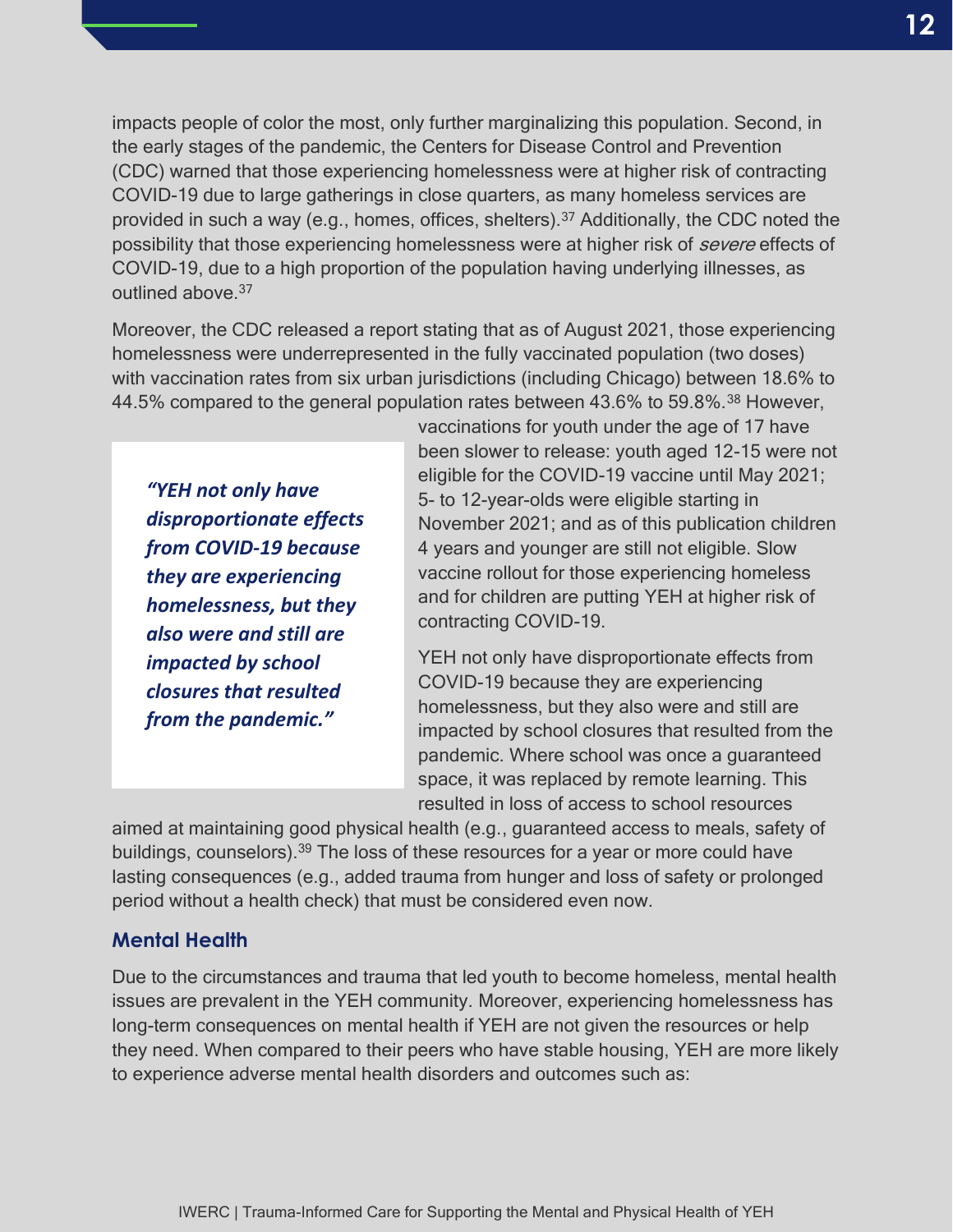- ▶ Post-traumatic stress disorder (PTSD)<sup>16</sup>
- $\blacktriangleright$  Psychiatric mood disorders<sup>16</sup>
- $\blacktriangleright$  Substance abuse and dependence<sup>29,40,41</sup>
- Anxiety and depression $42$
- $\blacktriangleright$  Suicidal attempts and ideations<sup>41,42</sup>
- ▶ Attention deficit hyperactivity disorder (ADHD)<sup>41</sup>

Even before COVID-19, youth suffering these mental health problems needed support from their schools. But, as it did with physical health issues, COVID-19 exacerbated mental health disorders. For instance, increased isolation (like that experienced when schools and essential services closed) can worsen illnesses such as depression and suicidal ideations.<sup>43-45</sup> In fact, one study of young adults aged 18-25 facing homelessness during COVID reported that between 38-48% of respondents experienced mental health symptoms within the past week, but close to the same amount of respondents (32-44%) had trouble accessing behavioral health services.<sup>46</sup> In short, despite the pandemic worsening mental health issues, it also limited the availability of services to help alleviate suffering. For YEH, the same access issues occurred with the lack of guaranteed and continuous school resources such as counselors and peer/teacher support.<sup>39</sup> The lapsed time in essential mental health services YEH sustained because of the pandemic underscores the issues that educators and administrators may face in attending to TIC for these students.

### **TIC: For Educators**

Within the tenets of TIC, there are many strategies and approaches one could take, especially within the classroom. Regardless of one's relationship with YEH (e.g., peers, caregivers, educators, mentors), it is important to practice self-regulation to manage one's own feelings and reactions to effectively support youth recovering from trauma. Below are seven strategies for educators, along with research that supports these strategies for YEH who experienced trauma. 47,48

1. Avoid any practices that may contribute to retraumatizing YEH. The effects of COVID-19 exacerbated trauma or retraumatized individuals with existing trauma, such as YEH. Moreover, it is important not to use any practices that may contribute to retraumatizing YEH, be they experiences from homelessness or in conjunction with COVID-19. This is because those who have already experienced trauma are more likely to experience future traumatic events, and retraumatization has been linked to higher rates of depression and symptoms associated with PTSD.<sup>49,50</sup> An example of a practice that may retraumatize YEH could be giving a lesson that emphasizes the importance of caregiver relationships or encourages YEH students to reconnect with their caregivers, as caregivers are many times a source of trauma for YEH (rather than a source of support).<sup>51</sup>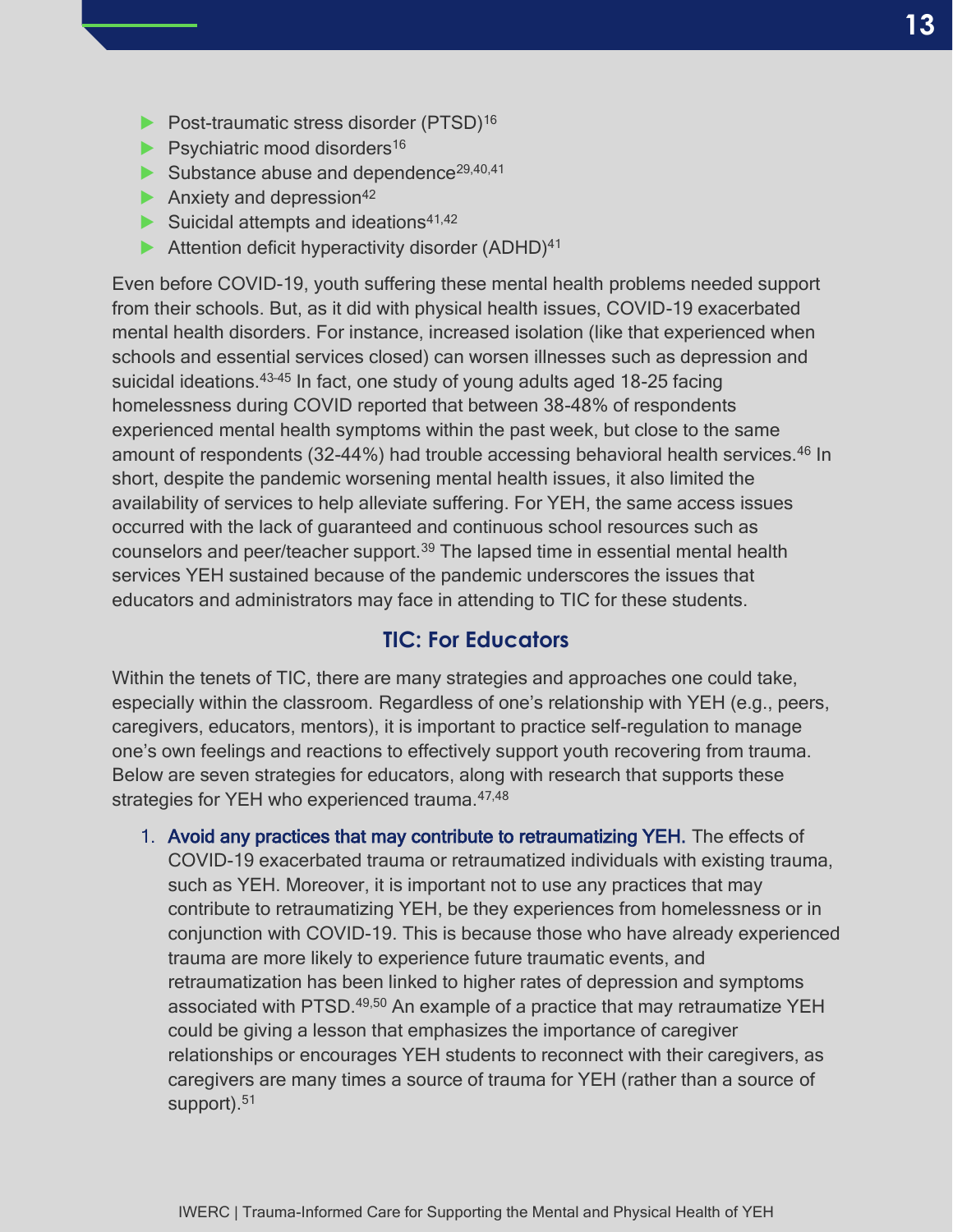IWERC | Trauma-Informed Care for Supporting the Mental and Physical Health of YEH

- **14**
- 2. Ensure all students feel safe and secure in the school building and around all faculty and staff. As noted above, there is a high prevalence of instances of abuse (emotional, physical, and sexual), anxiety, and PTSD in the YEH population. Moreover, school closures limited access to safe spaces for a year. Feeling safe is important to those who have suffered trauma. Specifically, research has shown that safety is necessary to lower feelings of fear and anxiety. Maintaining that sense of safety helps individuals return to psychological safety as opposed to living with a heightened and exaggerated sense of danger.  $52,53$
- 3. Ensure mental and physical health information and services are available and easily accessible to YEH. For healthcare to be accessible to YEH, it needs to be approachable, accepting, accommodating, affordable, and adequate for their needs. <sup>35</sup> While educators themselves cannot control aspects of the healthcare system, they can make seeking such services easier and remove any stigma about seeking those services from their classroom environment.
- 4. Create a culture of support in your learning environment. Because of the trauma YEH have likely experienced (and had exacerbated by COVID-19), support from peers and teachers is an important step to recovery. It is important to focus on students' strengths and to build on those strengths in the classroom. Moreover, fostering strong relationships with caring adults can be a useful practice, as long as the adults are those with whom the YEH have not had prior traumatic interactions (such as teachers, counselors, therapists, and caregivers who have provided a history of support rather than neglect or abuse).<sup>54</sup> There is ample empirical evidence that social support decreases stress and depression, increases ability to cope with trauma, and increases overall well-being.<sup>55</sup>
- 5. Allow space for social emotional learning in your classroom to promote selfawareness and self-regulation as a means for calming stress and anxiety.

Emotional dysregulation is a common response to trauma.<sup>56</sup> However, prolonged

and unchecked emotional dysregulation puts an individual at risk of more serious disorders such as PTSD.<sup>57</sup> Thus, promoting self-awareness and selfregulation is important in order to manage emotions and calm oneself in a healthy way.

6. Create a routine in the classroom to allow for a predictable environment. Within the routine, give students some freedom and flexibility to make decisions about their day. This strategy is twopronged in that a routine allows for predictability (something YEH may not always have due to unpredictable living conditions) but also allows for empowerment and choice. Empowerment models are frequently used in TIC and are meant to

![](_page_13_Picture_9.jpeg)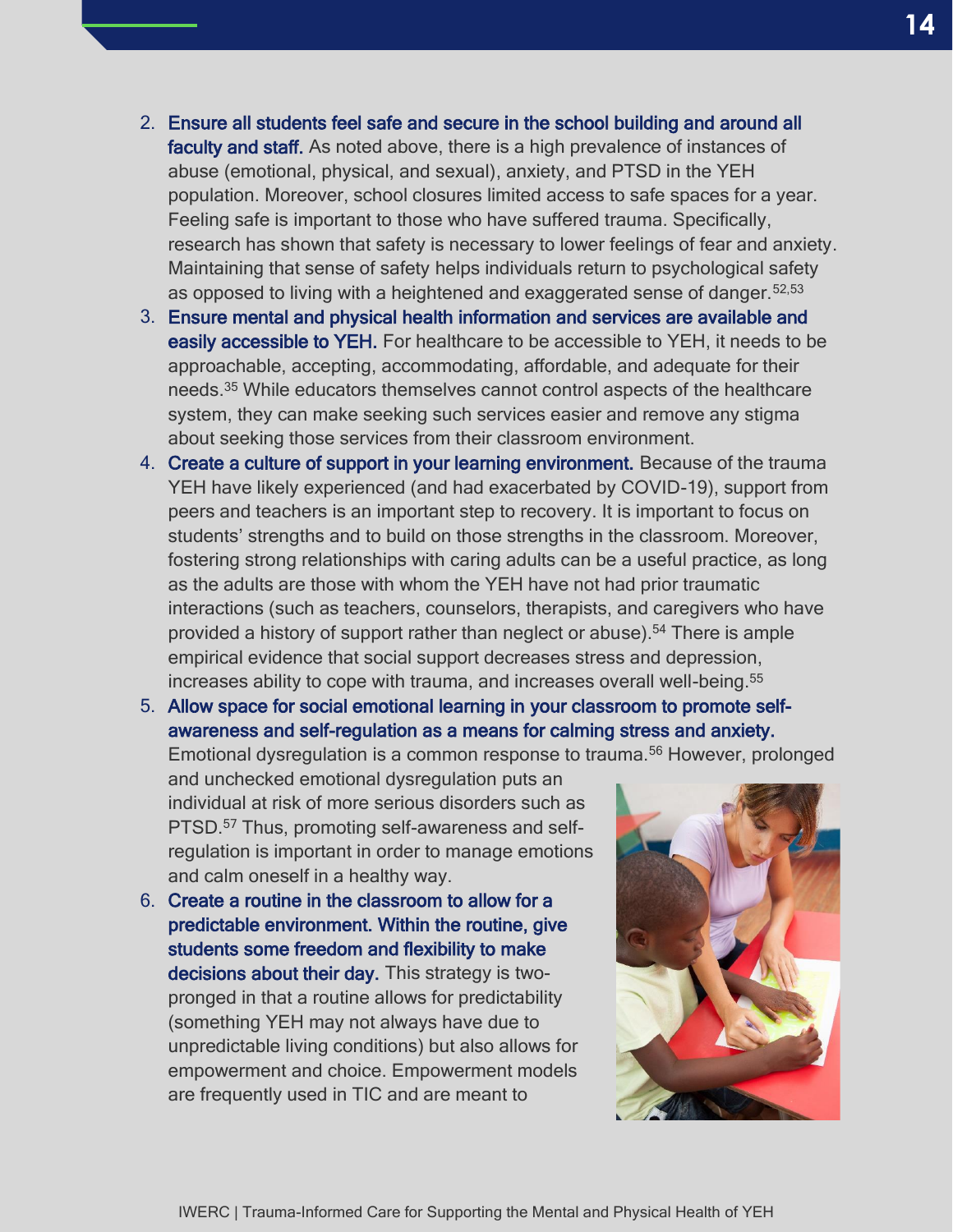reintroduce the power of choice and control to survivors of trauma, which is often taken in situations of abuse.<sup>58</sup>

7. Educate yourself and those around you of what trauma is, what groups are most susceptible to trauma, and how to empower students in your classroom. Educating yourself and other educators is a critical step in teaching and caring for youth who experienced trauma. Research briefs (like those in IWERC's series) are one way to learn about various populations and their respective trauma and what educators can do to alleviate the negative effects of trauma.

Table 1 includes these seven strategies and provides examples for what they could look like in practice. These examples are interpretations of what the strategies embody and some have been adapted from other trauma-informed resources. 47,59 Some examples are specific to the COVID-19 pandemic and YEH, while others are more general and can be used with any population that has experienced trauma.

| Table 1. Pandemic-specific and general TIC for YEH, and what it may look like in a classroom and school.                                                         |                                                                                                                                                                                                                                                                                                                                                                                                                                                                         |  |
|------------------------------------------------------------------------------------------------------------------------------------------------------------------|-------------------------------------------------------------------------------------------------------------------------------------------------------------------------------------------------------------------------------------------------------------------------------------------------------------------------------------------------------------------------------------------------------------------------------------------------------------------------|--|
| <b>Trauma-Informed Care</b>                                                                                                                                      | Strategies for Practice: Examples for what this could<br>look like in the classroom and school                                                                                                                                                                                                                                                                                                                                                                          |  |
| Avoid any practices that may<br>contribute to retraumatizing YEH.                                                                                                | Instead of asking students to share what they did<br>during a summer or winter school break (which may<br>have looked very different for YEH during COVID-19),<br>ask students to imagine their ideal day and what would<br>happen.                                                                                                                                                                                                                                     |  |
| <b>Ensure all students feel safe and</b><br>secure in the school building and<br>around all faculty and staff.                                                   | Introduce everyone who comes into the room and<br>listen to your students if they say they feel unsafe or<br>uncomfortable around visitors. Offer masks and hand<br>sanitizer to visitors (or other items that may make<br>students feel safer with visitors).                                                                                                                                                                                                          |  |
| <b>Ensure mental and physical health</b><br>information and services are available<br>and easily accessible to YEH.                                              | Create a board in your classroom, hallways, offices, or<br>bathrooms that contains all the information needed to<br>seek out physical and mental health services. Mention<br>and normalize the boards to remove any stigma about<br>reading or taking information from the board. Openly<br>discuss the impacts of COVID-19 (or other<br>emergencies) on different communities, strategies for<br>recovery, and how to contact school counselors and<br>social workers. |  |
| Create a culture of support in your<br>learning environment.                                                                                                     | Set (and reset) expectations every quarter and have<br>students sign a "contract" to uphold themselves and<br>others, respectfully, to a culture of support and<br>empathy in the classroom.                                                                                                                                                                                                                                                                            |  |
| Allow space for social emotional<br>learning in your classroom to promote<br>self-awareness and self-regulation as<br>a means for calming stress and<br>anxiety. | Name emotions frequently, model this for students,<br>and share realistic tools (such as using a mood meter,<br>participating in brain breaks, or using sensory toys) for<br>managing and expressing emotions.                                                                                                                                                                                                                                                          |  |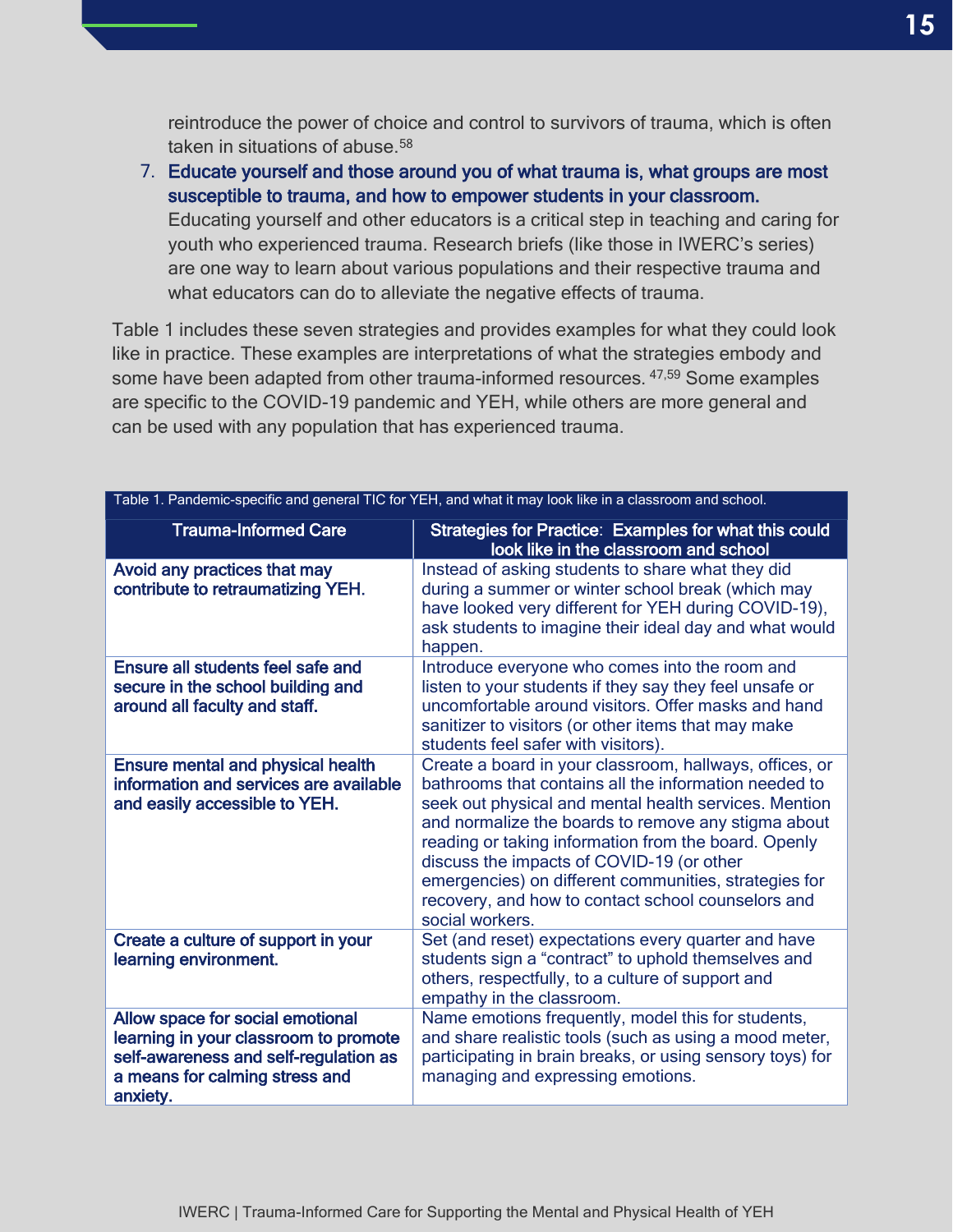| Create a routine in the classroom to<br>allow for a predictable environment.<br>Within the routine, give students some<br>freedom and flexibility to make<br>decisions about their day. | Every day at 10am is reading time for the class, but<br>each student can pick any book they choose to read<br>and pick a cozy spot in the room for their reading time.                                              |
|-----------------------------------------------------------------------------------------------------------------------------------------------------------------------------------------|---------------------------------------------------------------------------------------------------------------------------------------------------------------------------------------------------------------------|
| <b>Educate yourself and those around</b><br>you of what trauma is, what groups<br>are most susceptible to trauma, and<br>how to empower students in your<br>classroom.                  | Institute a journal/book club with teaching partners and<br>faculty or enroll in an online course (like<br>https://militaryfamilieslearningnetwork.org/trauma/)<br>about childhood trauma and TIC in the classroom. |

## **TIC: For Administrators**

Because administrators have to think of the whole system, as opposed to only a classroom, TIC can also take a systems-approach. The following are adapted TIC for school administrators. 47,59

![](_page_15_Picture_3.jpeg)

- Connect students to people and resources that can help. The first step to TIC is awareness. Administrators, teachers, and school personnel (e.g., social workers, counselors, nurses, etc.) should have training to understand signs of trauma and be prepared with the necessary tools to avoid retraumatizing, promote healing and ownership, and build upon the strengths of students. It is important to note that school administrators or teachers do not need to know any specifics regarding a student's traumatic experience to effectively support them in school. Students can be referred to professionals such as McKinney-Vento liaisons that can offer them the care and support they need.
- Work with YEH, educators, social service providers, and researchers to develop effective, empowering, and comprehensive services. YEH are the experts in the resources and supports they need to thrive in school. Educators, administrators, social service providers, and researchers can take the experiences and needs of YEH to build comprehensive services that are widely available to students.
- Support YEH and other aspects of their identities that may also have associated trauma. As previously discussed, YEH have many intersecting identities (e.g., students of color, LGBT, low-income). Each of these identities also have associated trauma due to systemic injustices, familial rejection, and food insecurity, for example. School administrators can implement supports that also help other populations experiencing trauma such that all students in need are addressed.
- Collaborate with community partners to locate and address the systemic sources of homelessness in your community. Community needs differ even within the same state. Community services (such as a McKinney-Vento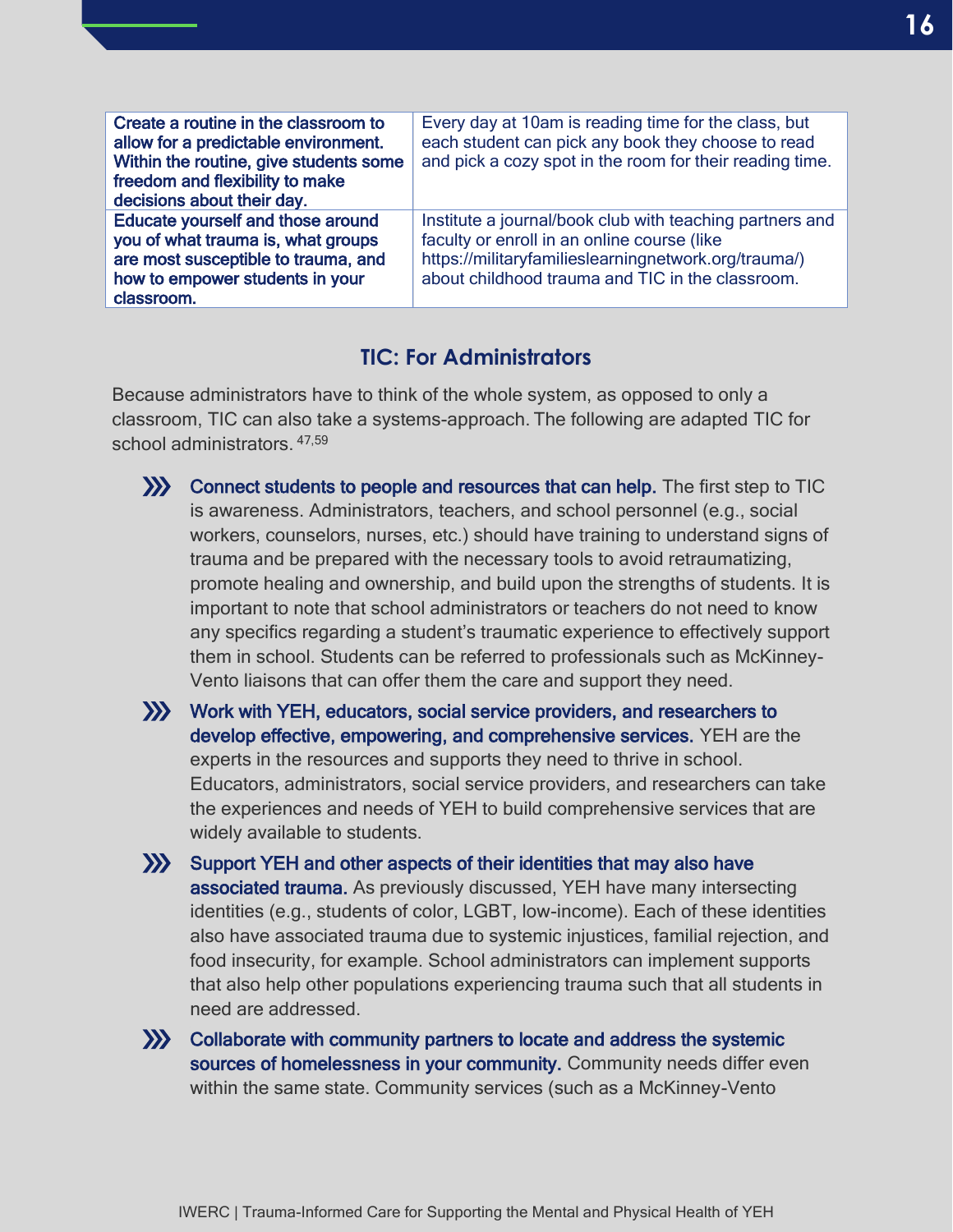liaison and the local Continuum of Care) for YEH are rich sources of information and data that can give administrators the necessary information to implement services and support in their schools.

#### **Conclusion**

YEH already endure trauma that impacts their physical and mental health. The COVID-19 pandemic and subsequent school closures exacerbated these traumas. YEH need support in the form of TIC from their teachers and school administrators to help them succeed and thrive in school without being retraumatized. This brief summarized some TIC principles and examples for what they may look like in the classroom. Though treatment for physical and mental health should be completed by medical and behavioral professionals, educators interact with students on a daily basis and should be aware of the signs of trauma, how trauma may present in YEH, and how to direct their students to the correct resources. Lastly, while the aspects of trauma and TIC discussed were tailored towards YEH and the pandemic, this research is relevant beyond the pandemic to any student who has experienced trauma.

### **Note on Methodology**

This brief brings together existing literature on several topics spanning across many disciplines (e.g., social sciences, education, psychology, psychiatry, and pediatric health). Topics that were included in this research review are: statistics and demographics on YEH in the United States and Illinois, events that lead to trauma that are specific to YEH, physical and mental health issues prevalent in the YEH population, how certain medical issues were exacerbated by COVID-19 in general, general traumainformed care, and trauma-informed care specific to YEH.

#### **References**

 $\overline{\phantom{a}}$  , and the set of the set of the set of the set of the set of the set of the set of the set of the set of the set of the set of the set of the set of the set of the set of the set of the set of the set of the s

<sup>1.</sup> Bates, M. (2022). Trauma-Informed Care in Illinois Education Settings: An Introduction to a Research Brief Series. https://dpi.uillinois.edu/applied-research/iwerc/current-projects/trauma-informed/

<sup>2.</sup> National Alliance to End Homelessness. (2022). What Causes Homelessness? https://endhomelessness.org/homelessness-in-america/what-causes-homelessness/

<sup>3.</sup> National Law Center on Homelessness and Poverty. (2018). Homelessness in America: Overview of Data and Causes. https://doi.org/10.2105/AJPH.2005.083600

<sup>4.</sup> Wilson, V. (2020). Racial disparities in income and poverty remain largely unchanged amid strong income growth in 2019. Economic Policy Institute - Working Economics Blog. https://www.epi.org/blog/racial-disparities-in-income-and-poverty-remain-largely-unchanged-amidstrong-income-growth-in-2019/

<sup>5.</sup> Zenou, Y., & Boccard, N. (2000). Racial Discrimination and Redlining in Cities. Journal of Urban Economics, 48(2), 260–285. https://doi.org/10.1006/JUEC.1999.2166

<sup>6.</sup> Henry, M., de Sousa, T., Roddey, C., Gayen, S., Bednar, T. J., & Abt Associates. (2021). The 2020 Annual Homeless Assessment Report (AHAR) to Congress Part 1: Point-in-Time Estimates of Homelessness.

<sup>7.</sup> Cohen, R., Yetvin, W., & Khadduri, J. (2019). Understanding Encampments of People Experiencing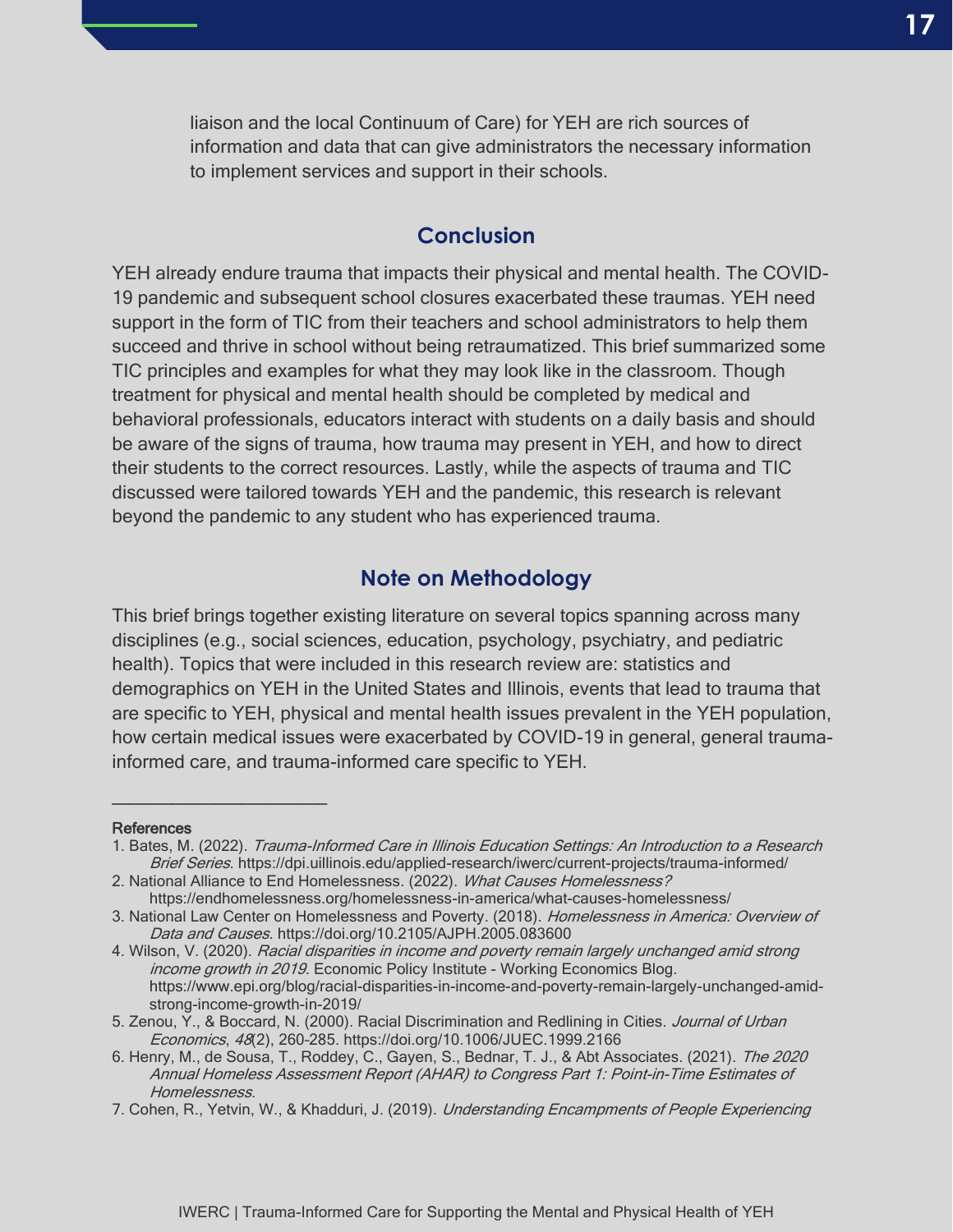Homelessness and Community Responses: Emerging Evidence as of Late 2018.

- 8. HUD Exchange. (2022). Point-in-Time Count and Housing Inventory Count.
	- https://www.hudexchange.info/programs/hdx/pit-hic/
- 9. United States Census Bureau. (2020). Census ACS Demographic and Housing Estimates 2019. https://data.census.gov/cedsci/table?q=race ethnicity population&tid=ACSDP1Y2019.DP05
- 10. Hallberg, K., Robinson, S., Driscoll, A., Metz, E., Stapleton, S., & Cusing, G. (2021). "Known, Valued, Inspired": New Evidence On Students Experiencing Homelessness.
- 11. Morton, M. H., Dworsky, A., & Samuels, G. M. (2017). Missed Opportunities: Youth Homelessness in America National Estimates. https://voicesofyouthcount.org/brief/national-estimates-of-youthhomelessness/
- 12. Durso, L. E., & Gates, G. J. (2012). Serving Our Youth: Findings from a National Survey of Services Providers Working with Lesbian, Gay, Bisexual and Transgender Youth Who Are Homeless or At Risk of Becoming Homeless. https://escholarship.org/uc/item/80x75033
- 13. National Conference of State Legislatures. (2021). Youth Homelessness Overview. https://www.ncsl.org/research/human-services/homeless-and-runaway-youth.aspx
- 14. Illinois State Board of Education. (2022). Home District Summary Fall Enrollment Count Reports. https://www.isbe.net/Pages/Fall-Enrollment-Counts.aspx
- 15. Illinois Department of Public Health. (2020). Illinois Counties by Rural/Urban Classification. http://www.idph.state.il.us/RuralHealth/Rur\_Urb\_2021.pdf
- 16. Edidin, J. P., Ganim, Z., Hunter, S. J., & Karnik, N. S. (2011). The Mental and Physical Health of Homeless Youth: A Literature Review. Child Psychiatry & Human Development 2011 43:3, 43(3), 354–375. https://doi.org/10.1007/S10578-011-0270-1
- 17. Ferguson, K. M. (2008). Exploring Family Environment Characteristics and Multiple Abuse Experiences Among Homeless Youth. Journal of Interpersonal Violence, 24(11), 1875-1891. https://doi.org/10.1177/0886260508325490
- 18. Nishio, A., Horita, R., Sado, T., Mizutani, S., Watanabe, T., Uehara, R., & Yamamoto, M. (2017). Causes of homelessness prevalence: Relationship between homelessness and disability. Psychiatry and Clinical Neurosciences, 71(3), 180–188. https://doi.org/10.1111/PCN.12469
- 19. Okamoto, Y. (2007). A Comparative Study of Homelessness in the United Kingdom and Japan. Journal of Social Issues, 63(3), 525-542. https://doi.org/10.1111/j.1540-4560.2007.00522.x
- 20. Cunningham, M., Harwood, R., & Hall, S. (2010). Residential Instability and the McKinney-Vento Homeless Children and Education Program: What We Know, Plus Gaps in Research. In Metropolitan Housing and Communities Center. Urban Institute. 2100 M Street NW, Washington, DC 20037. Tel: 202-261-5687; Fax: 202-467-5775; Web site: http://www.urban.org.
- 21. Theodos, B., McTarnaghan, S., & Coulton, C. (2018). Family Residential Instability: What Can States and Localities Do?
- 22. Barr, D. A. (2018). When trauma hinders learning. Phi Delta Kappan, 99(6), 39-44. https://doi.org/10.1177/0031721718762421
- 23. Schraml, K., Perski, A., Grossi, G., & Makower, I. (2012). Chronic Stress and Its Consequences on Subsequent Academic Achievement among Adolescents. Journal of Educational and Developmental Psychology, 2(1), 69–79. https://doi.org/10.5539/jedp.v2n1p69
- 24. Shankar, N. L., & Park, C. L. (2016). Effects of stress on students' physical and mental health and academic success. International Journal of School & Educational Psychology, 4(1), 5-9. https://doi.org/10.1080/21683603.2016.1130532
- 25. Florence, M. D., Asbridge, M., & Veugelers, P. J. (2008). Diet quality and academic performance. The Journal of School Health, 78(4), 209–215. https://doi.org/10.1111/J.1746-1561.2008.00288.X
- 26. Joe, S., Joe, E., & Rowley, L. L. (2009). Consequences of Physical Health and Mental Illness Risks for Academic Achievement in Grades K-12. Review of Research in Education, 33(1), 283-309. https://doi.org/10.3102/0091732X08327355
- 27. Hysenbegasi, A., Hass, S. L., & Rowland, C. R. (2005). The impact of depression on the academic productivity of university students. Journal of Mental Health Policy and Economics, 8(3), 145-151. https://pubmed.ncbi.nlm.nih.gov/16278502/
- 28. Carrion, V. G., & Wong, S. S. (2012). Can Traumatic Stress Alter the Brain? Understanding the Implications of Early Trauma on Brain Development and Learning. Journal of Adolescent Health, 51(2), S23–S28. https://doi.org/10.1016/J.JADOHEALTH.2012.04.010
- 29. Baer, J. S., Ginzler, J. A., & Peterson, P. L. (2003). DSM-IV alcohol and substance abuse and dependence in homeless youth. Journal of Studies on Alcohol, 64(1), 5-14.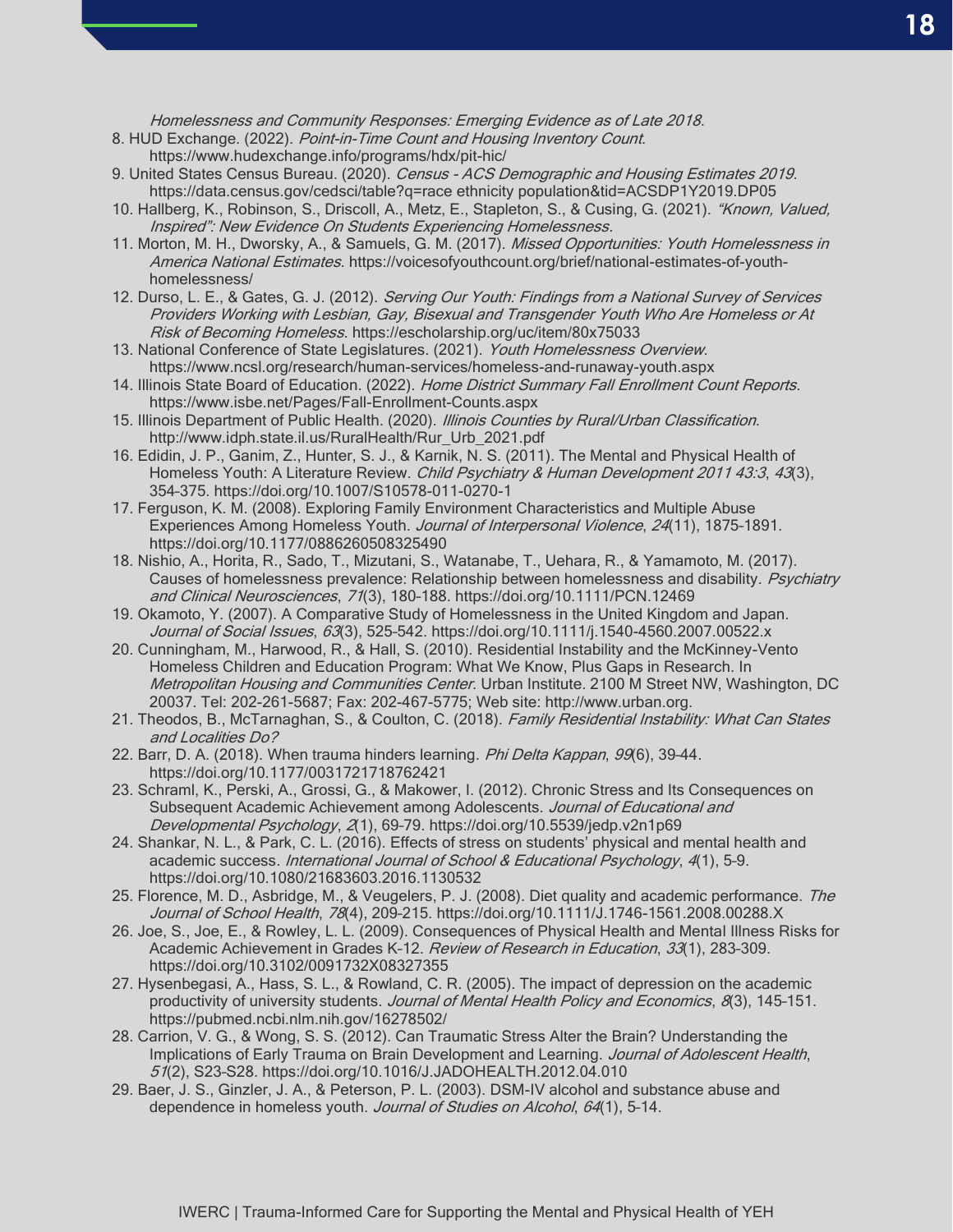https://doi.org/10.15288/JSA.2003.64.5

- 30. Gambon, T. B., Gewirtz O'Brien, J. R., Committee on Psychological Aspects of Child and Family Health, & Council on Community Pediatrics. (2020). Runaway Youth: Caring for the Nation's Largest Segment of Missing Children. Pediatrics, 145(2). https://doi.org/10.1542/PEDS.2019-3752
- 31. Silliman Cohen, R. I., & Bosk, E. A. (2020). Vulnerable Youth and the COVID-19 Pandemic. Pediatrics, 146(1). https://doi.org/10.1542/PEDS.2020-1306
- 32. Black, E. B., Fedyszyn, I. E., Mildred, H., Perkin, R., Lough, R., Brann, P., & Ritter, C. (2018). Homeless youth: Barriers and facilitators for service referrals. Evaluation and Program Planning, 68, 7–12. https://reader.elsevier.com/reader/sd/pii/S0149718917301830?token=58C3FE2BAB11E42E2EA115

66CDCE557AF6A8008367D5576FD32F17E9E313C7E6092A609F25761DC6608BFF678EE6112A &originRegion=us-east-1&originCreation=20211102145731

- 33. Christiani, A., Hudson, A. L., Nyamathi, A., Mutere, M., & Sweat, J. (2008). Attitudes of Homeless and Drug-Using Youth Regarding Barriers and Facilitators in Delivery of Quality and Culturally Sensitive Health Care. Journal of Child and Adolescent Psychiatric Nursing, 21(3), 154-163. https://doi.org/10.1111/J.1744-6171.2008.00139.X
- 34. Dawson, A., & Jackson, D. (2014). The primary health care service experiences and needs of homeless youth: A narrative synthesis of current evidence. Contemporary Nurse, 44(1), 62-75. https://doi.org/10.5172/CONU.2013.44.1.62
- 35. Gallardo, K. R., Santa Maria, D., Narendorf, S., Markham, C. M., Swartz, M. D., & Batiste, C. M. (2020). Access to healthcare among youth experiencing homelessness: Perspectives from healthcare and social service providers. Children and Youth Services Review, 115, 105094. https://doi.org/10.1016/J.CHILDYOUTH.2020.105094
- 36. Haldenby, A. M., Berman, H., & Forchuk, C. (2007). Homelessness and Health in Adolescents. Qualitative Health Research, 17(9), 1232–1244. https://doi.org/10.1177/1049732307307550
- 37. Centers for Disease Control and Prevention. (2021). People Experiencing Homelessness. https://www.cdc.gov/coronavirus/2019-ncov/need-extra-precautions/homelessness.html
- 38. Montgomery, M. P., Meehan, A. A., Cooper, A., Toews, K.-A., Ghinai, I., Schroeter, M. K., Gibbs, R., Rehman, N., Stylianou, K. S., Yeh, D., Thomas-Campbell, N., Washington, N. C., Brosnan, H. K., Chang, A. H., Gomih, A., Ngo, C., Vickery, K. D., Harrison, B., Winkelman, T. N. A., … Mosites, E. (2021). Notes from the Field: COVID-19 Vaccination Coverage Among Persons Experiencing Homelessness - Six U.S. Jurisdictions, December 2020-August 2021. In Morbidity and Mortality Weekly Report (Vol. 70, Issue 48). Centers for Disease Control MMWR Office. https://doi.org/10.15585/MMWR.MM7048A4
- 39. Hoffman, J. A., & Miller, E. A. (2020). Addressing the Consequences of School Closure Due to COVID-19 on Children's Physical and Mental Well-Being. World Medical & Health Policy, 12(3), 300-310. https://doi.org/10.1002/WMH3.365
- 40. Merscham, C., Van Leeuwen, J. M., & McGuire, M. (2009). Mental health and substance abuse indicators among homeless youth in Denver, Colorado. Child Welfare, 88(2), 93-110. https://europepmc.org/article/med/19777794
- 41. Unger, J. B., Kipke, M. D., Simon, T. R., Montgomery, S. B., & Johnson, C. J. (1997). Homeless youths and young adults in Los Angeles: Prevalence of mental health problems and the relationship between mental health and substance abuse disorders. American Journal of Community Psychology, 25(3), 371–394. https://doi.org/10.1023/A:1024680727864
- 42. Gewirtz O'Brien, J. R., Edinburgh, L. D., Barnes, A. J., & McRee, A.-L. (2020). Mental Health Outcomes Among Homeless, Runaway, and Stably Housed Youth. Pediatrics, 145(4). https://doi.org/10.1542/PEDS.2019-2674
- 43. Banerjee, D., & Rai, M. (2020). Social isolation in Covid-19: The impact of loneliness. *International* Journal of Social Psychiatry, 66(6), 525–527. https://doi.org/10.1177/0020764020922269
- 44. Killgore, W. D. S., Cloonan, S. A., Taylor, E. C., & Dailey, N. S. (2020). Loneliness: A signature mental health concern in the era of COVID-19. Psychiatry Research, 290, 113117. https://doi.org/10.1016/J.PSYCHRES.2020.113117
- 45. Knopf, A. (2020). Prepare for increased depression, anxiety in youth due to COVID-19 lockdown. The Brown University Child & Adolescent Psychopharmacology Update, 22(8), 1–4. https://doi.org/10.1002/CPU.30511
- 46. Tucker, J. S., D'Amico, E. J., Pedersen, E. R., Garvey, R., Rodriguez, A., & Klein, D. J. (2020). Behavioral Health and Service Usage During the COVID-19 Pandemic Among Emerging Adults